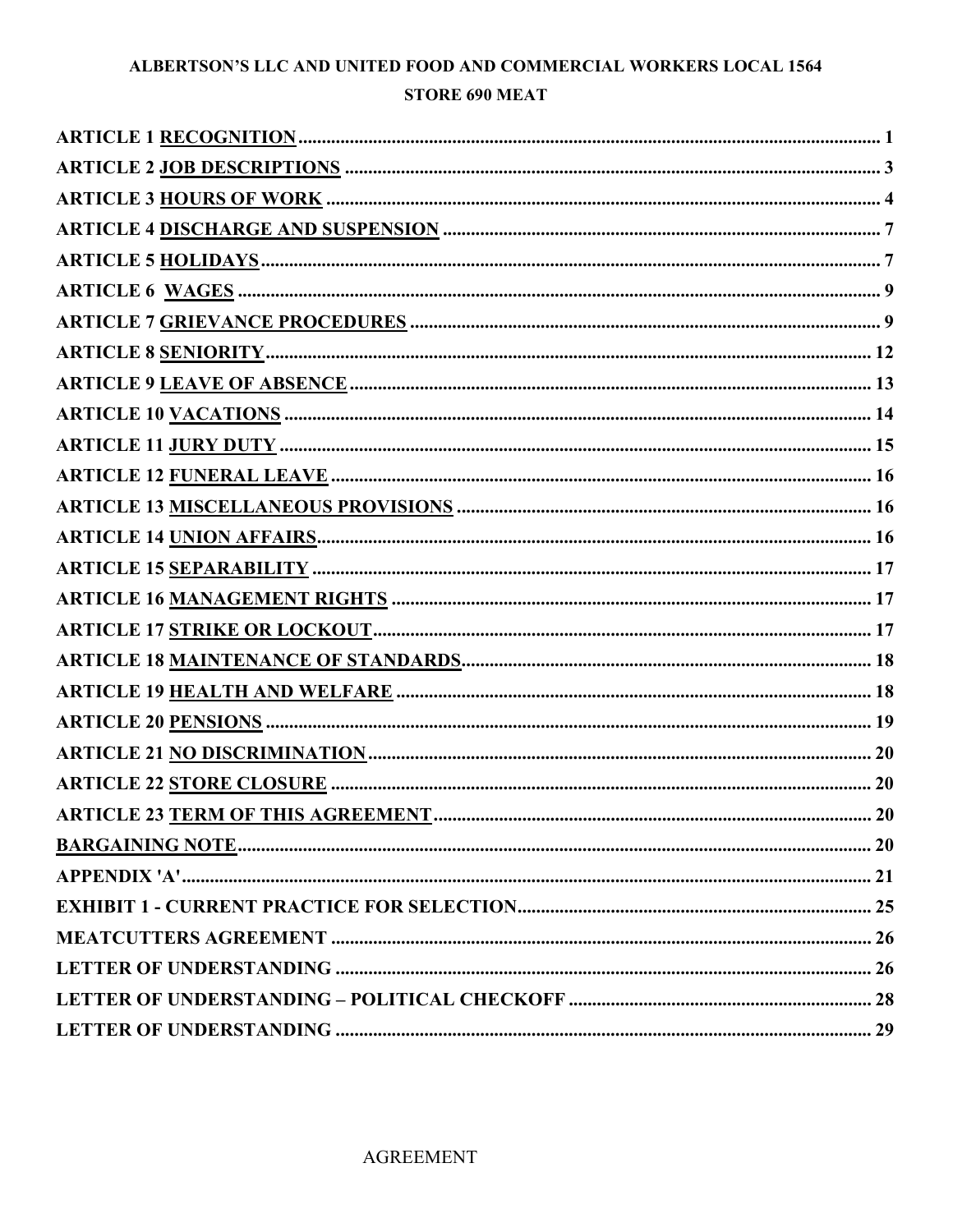Between

 ALBERTSON'S, LLC (Roswell, New Mexico) Store #690 (Meat)

**and and and** 

#### UNITED FOOD AND COMMERCIAL WORKERS UNION, LOCAL NO. 1564

 Chartered By: United Food and Commercial Workers International Union, AFL-CIO

June 10, 2018 through and including June 11, 2022

THIS AGREEMENT is entered into by and between UNITED SUPERMARKETS, LLC, hereinafter referred to as the "Company" or the "Employer", and the United Food and Commercial Workers International Union, AFL-CIO, LOCAL UNION NO. 1564, hereinafter referred to as the "Union".

#### INTENT AND PURPOSE

The Company and the Union each represents that the purpose and intent of this Agreement is to promote cooperation and harmony, to recognize mutual interests, to provide a channel through which information and problems may be transmitted from one to the other, to formulate rules to govern the relationship between the Union and the Company, to promote efficiency and service, to create mutual respect between management and employees covered by this Agreement, and to set forth herein the basic agreements covering rates of pay, hours of work, and conditions of employment.

#### ARTICLE 1 RECOGNITION

Section 1: The Employer recognizes the Union as the exclusive bargaining agent for Head Meatcutter, all Journeymen Meatcutters, Apprentice Meat Cutters, Journeymen Meatwrappers and apprentice Meatwrappers employed in the Meat Department of the United Supermarkets, L.L.C., supermarkets located at 1110 South Main Street, Roswell, New Mexico; excluding all other employees, including other employees, guards, watchmen, and supervisors as defined by the Act.

Section 2: No employees of the Employer, other than employees under the jurisdiction of the Union, will be permitted to cut and wrap meat in the Roswell store, except for instruction, business needs, cutting tests, store openings and remodelings. The Employer shall assure that meat cases shall be stocked by members of the bargaining unit to assure an adequate supply of meat for sale. Outside suppliers or salesmen shall not be permitted to stock or price merchandise in the meat cases. When scheduling, the Employer shall anticipate in good faith the persons necessary to adequately stock meat cases for anticipated business. If, however, unexpected business reduces the inventory in the meat cases below normal and there is no meat employee available to restock from already wrapped and prepared inventory, then the Employer can stock such merchandise with supervisors instead of exercising a less than four (4) hour call-in. Outside suppliers or salesmen may stock or price items in the meat cases when the Deli section is being remerchandised and may also rotate and pull outdated and spoiled product.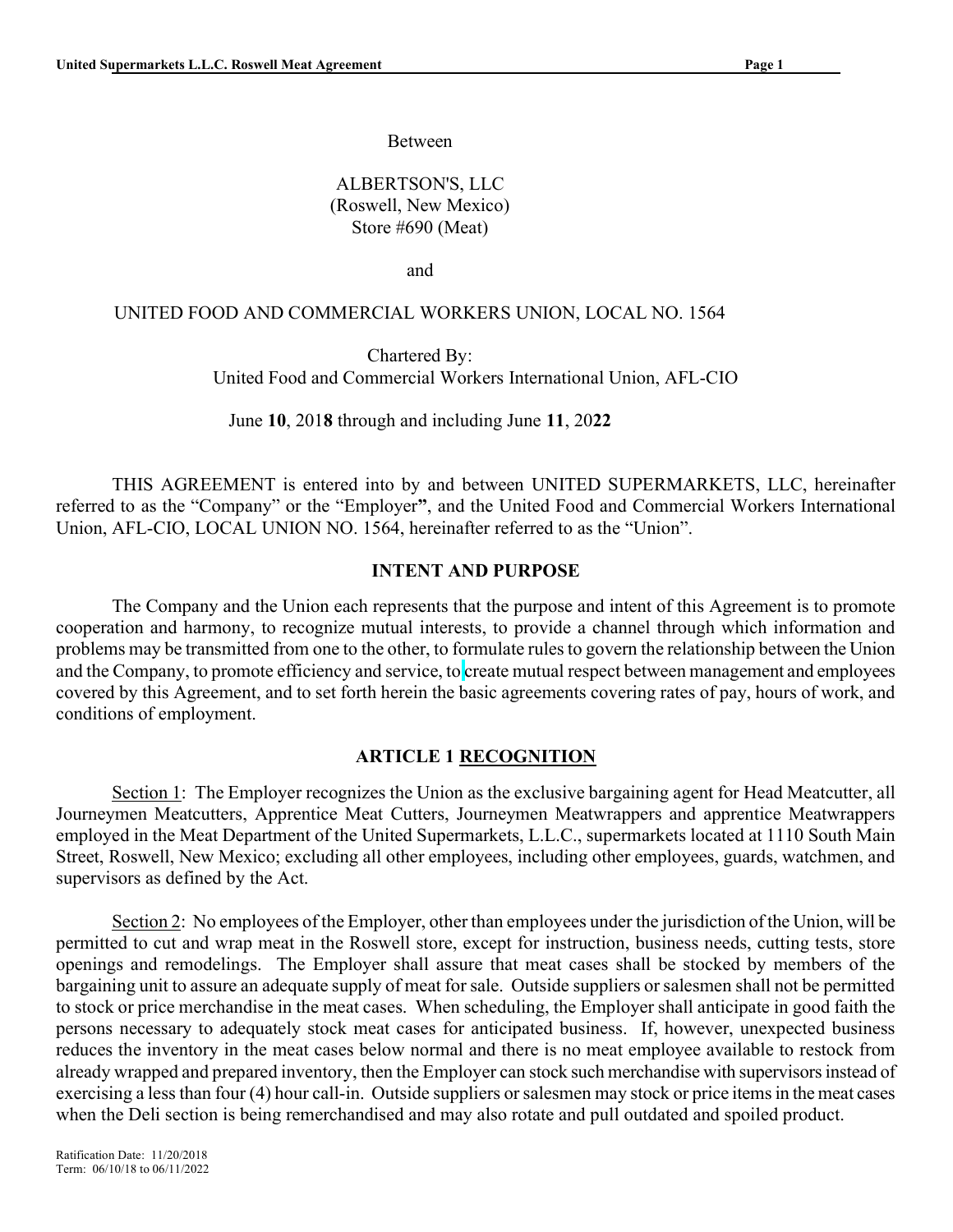Section 3 - Union Shop: It shall be a condition of employment that all employees of the Employer covered by this Agreement shall as a condition of employment, pay the regular dues and initiation fees of the Union after the thirtieth (30th) day following the effective date of this Agreement, and shall do so thereafter. It shall also be a condition of employment that all employees covered by this Agreement who are hired on or after its effective date shall pay regular monthly dues and initiation fees of the Union after the thirtieth (30th) day following the beginning of such employment and shall do so thereafter.

(a) Employees may satisfy their obligation under this Section to become or remain a member of the Union by tendering to the Union that portion of periodic dues and initiation fees universally required as a condition of acquiring or retaining full membership in the Union which is expended on activities which are necessary to performing the Union's duties as an exclusive bargaining representative.

(b) Seven-Day Notice: Upon the failure of any employee to tender his initiation fee or dues to the Union within the period, and under the conditions specified in Section 3.1 above, the Union shall notify the Employer and the employee in writing of such notice, and not more than seven (7) days thereafter, the Employer shall discharge such employee, unless the Union has notified the Employer that the employee has satisfied the requirements for good standing.

(c) The Union agrees to indemnify and hold the Employer harmless from and against any and all demands, claims, damages, losses, liability or expenses, including and without limiting to the generality of the foregoing, attorney's fees, arising from or growing out of the application of Section 3 and 4 by the Employer, provided the Employer gives written notice to the Union within ten (10) days of receiving such demand, claim, allegation of damages, losses, liability or expenses and the Employer retains the right to approve the defense of any such matter and does not oppose the intervention of the Union in any proceeding pertaining to said Claim. Disputes arising from this Article shall not be subject to any grievance and arbitration procedure except for issues pertaining to the deduction and transmission of employee's money that has been duly authorized by the employee pursuant to this Article.

For the purpose of Section 3.1 above, the execution date of this Agreement shall be considered as its effective date.

Section 4 - Check-Off: The Company will deduct from their wages and turn over to the President of the Union the regular current monthly membership dues (plus any arrears) and regular initiation fees in such amount as the Union shall certify in writing, of such members of the Union covered by this Agreement as individually and voluntarily certify by dated written assignment that they authorize such deductions.

All regular monthly dues, plus any arrears and initiation fees deducted by the Employer shall be withheld each week and shall be remitted to the Union, if possible, no later than the twenty-fifth (25th) day of the calendar month in which such deductions are made.

The Company will not deduct membership dues from wages of any employee unless proper assignment is in the hands of the Company at his main office at least five (5) days before the end of the pay period in which such deductions are to begin. All sums deducted by the Company shall be remitted to the President of the Local Union, if possible, not later than five (5) days following the closing of the third (3rd) pay period in the calendar month.

Previously signed and unrevoked written authorizations shall continue to be effective as to employees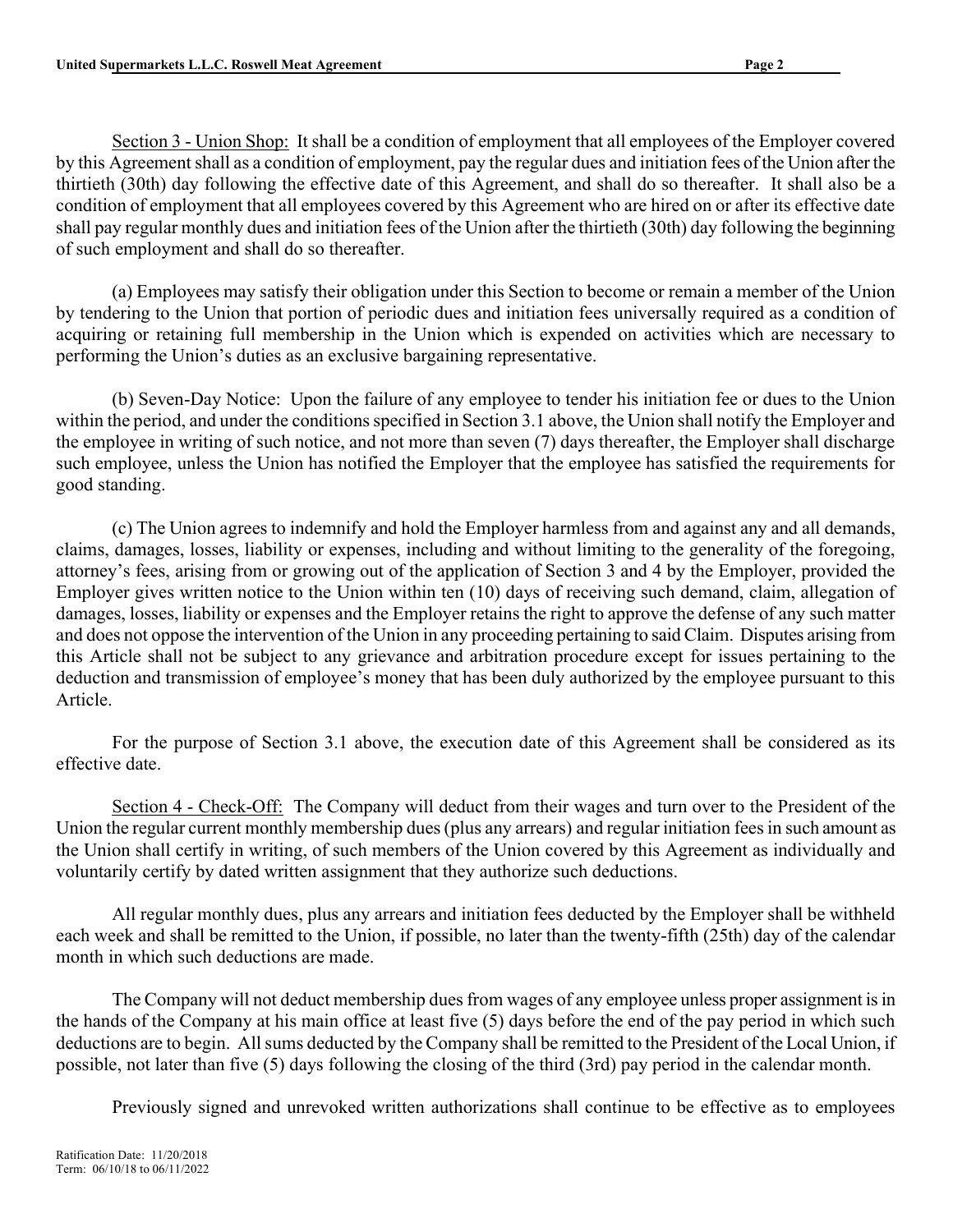reinstated following layoff or leave of absence; previous authorizations of other employees rehired or reinstated shall not be considered to be effective.

The Union agrees to indemnify and hold the Employer harmless from and against any and all demands, claims, damages, losses, liability or expenses, including and without limiting to the generality of the foregoing, attorney's fees, arising from or growing out of the application of Section 6 by the Employer, provided the Employer gives written notice to the Union within ten (10) days of receiving such demand, claim, allegation of damages, losses, liability or expenses and the Employer retains the right to approve the defense of any such matter and does not oppose the intervention of the Union in any proceeding pertaining to said Claim. Disputes arising from this Article shall not be subject to any grievance and arbitration procedure except for issues pertaining to the deduction and transmission of employee's money that has been duly authorized by the employee pursuant to this Article.

Section 7: The Company shall have the right to place Management personnel in the Meat Departments for the purpose of receiving on-the-job training and instructions, up to a maximum of eighty (80) hours per person, provided no regular employees are laid off or suffer a reduction in their normal hours, and such Management personnel will not be required to become members of the Union. It is further agreed that the Union will not attempt to impose any restrictions or penalties upon an Employer for exercising his right.

## ARTICLE 2 JOB DESCRIPTIONS

Section 1 - Head Meatcutter: The Head Meatcutter shall be a qualified Journeyman. He shall be allowed to perform all duties within the meat sections, in addition to all special duties required pertaining to the meat section by the Company. All such work shall be performed during working hours.

Section 2 - Assistant Head Meatcutter: The assistant head meatcutter would have responsibility for the department in absence of the head meatcutter. When openings occur for Assistant Head Meatcutter positions, Journeyman Meatcutters shall be given first consideration provided they have requested such promotion in writing. The decision to promote shall be based upon the Employer's assessment of the employee's judgment, skills, ability, and other qualifications.

If an Assistant Head Meat Cutter is working forty hours a week or more, then a more senior part-time meat cutter in that department will also be scheduled forty hours. United Supermarkets, L.L.C. will meet with the union every nine months to review solely issues relating to the Assistant Head Meat Cutter scheduling.

Section 3 - Journeyman: A Journeyman is a skilled meatcutter who has served his apprenticeship in accordance with this Agreement.

Section 4 - Apprentice: An Apprentice must be eighteen (18) years of age or older, learning all details and developing skills for performing the duties of a Journeyman Meatcutter. The Company agrees to assign each Apprentice to various jobs in order to give him the opportunity to qualify as a Journeyman at the end of his apprenticeship period.

In cases where the Union and the Company mutually agree that the Apprentice cannot qualify to become a Journeyman at the end of his three (3) year training period, they may agree to extend him an additional six (6) month period of training and this extra time of training shall be paid for at the top apprenticeship bracket.

To use an Apprentice, the market must employ at least one (1) full-time Journeyman other than the Head Meatcutter. An additional Apprentice may be used in each market for every additional full-time Journeyman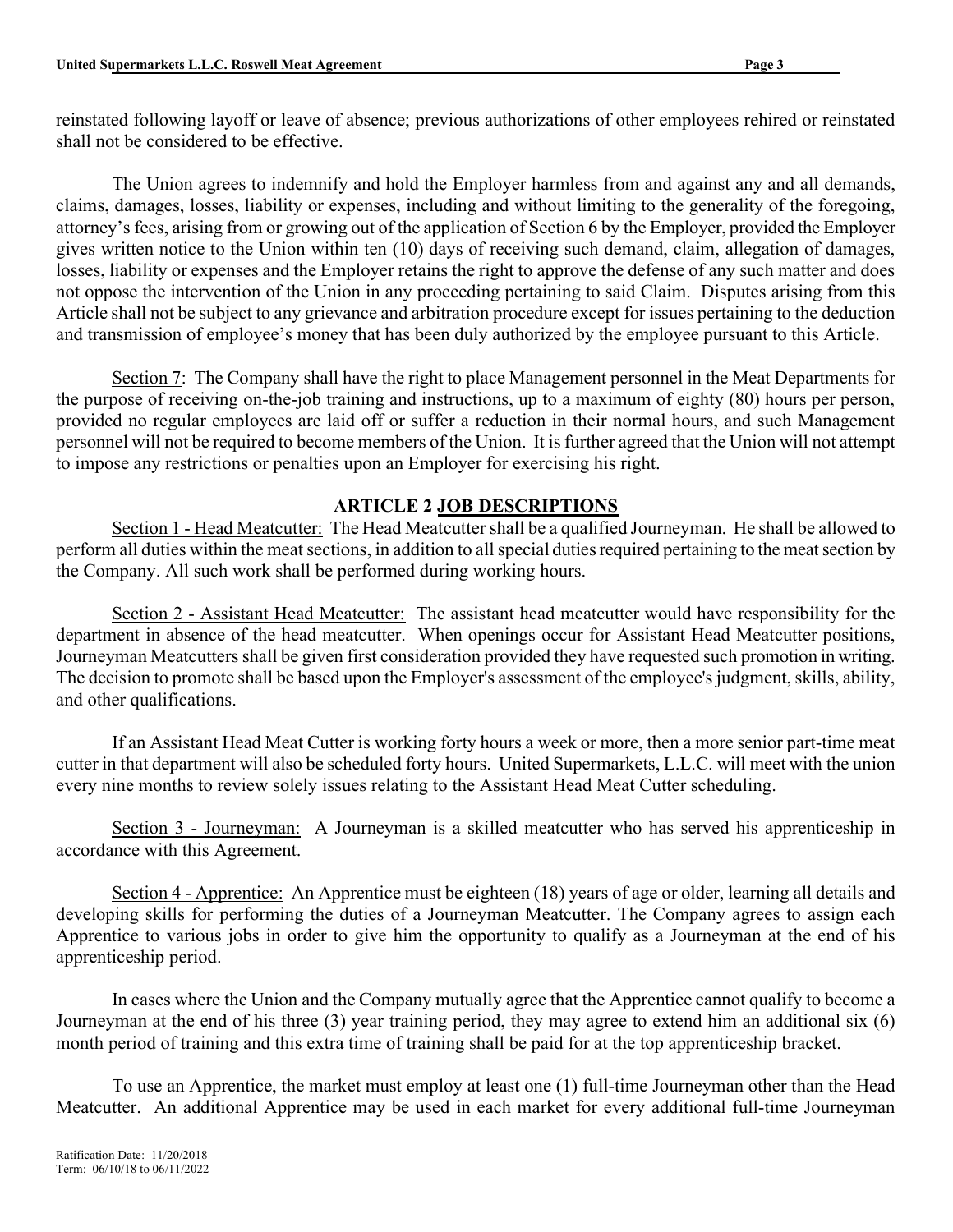working in the market.

No Apprentice shall be employed in the self-service department or markets as a Wrapper or Packager for more than forty percent (40%) of his weekly hours worked.

Section 5 - Wrapper: A Wrapper is a person employed in a self-service market engaged in wrapping, weighing, sealing, pricing, and displaying of products handled in the meat section of the Company's store.

It is expressly understood that Wrappers are not permitted to use any tools of the trade which include knife, cleaver, hand or electric saw, slicing machine, meat grinder, minute steak tenderizer, or hamburger patty machine. Wrappers may be used to weigh, wrap, price and display, and all work incidental thereto, and perform their usual clean-up duties. Assignments will be rotated so the Wrappers will learn all phases of the job.

Section 6 - Meat Clerks: A Meat Clerk is an individual who is engaged in the handling, pricing, displaying and otherwise servicing of the cold deli section or cases which include luncheon meats, cheeses, tortillas, etc. It is agreed between the parties that the Company will be free to transfer employees in the Meat Clerk classification into Meatwrapper or Meatcutter jobs.

Section 7 - Butcher Block Clerk: A Butcher Block Clerk shall perform work in the designated service area where meat, poultry, fish, or seafood is dispensed to customers on an employee service basis rather than a selfservice basis.

# ARTICLE 3 HOURS OF WORK

Section 1: (a) All full-time employees shall be guaranteed forty (40) hours of work in regular workweeks consisting of not more than five (5) days, not necessarily consecutive, and thirty-two (32) hours in holiday weeks of not more than four (4) days, not necessarily consecutive. Any employee who is absent or tardy according to his work schedule may lose his guarantee for that day as shown on the work schedule.

(b) In the event that two (2) holidays fall in the same workweek, the guaranteed workweek shall be twentyfour (24) hours to be worked in three (3) days, not necessarily consecutive.

(c) The Company may count work performed on a holiday towards the weekly guarantee.

(d) Part-time employees shall, when scheduled, work a minimum of four (4) hours.

Section 2: A full-time employee is defined as an employee who has been paid forty (40) hours or more for six (6) consecutive weeks, regardless of store location while the employee is assigned to this bargaining unit. Hours paid shall include pay for vacation, holiday, jury duty and funeral leave. A full-time employee will remain full-time until he or she separates from the Company or has been paid less than forty (40) hours in six (6) consecutive weeks, regardless of the store location while the employee is assigned to his bargaining unit. Hours paid shall include pay for vacation, holiday, jury duty and funeral leave. Employees who meet the definition herein on the date this Agreement is ratified shall be considered full-time.

Section 3: A work schedule for the succeeding week shall be posted in the market not later than noon on **Thursday** of the current week. All work performed off the work schedule shall be paid for at one and one-half  $(1\frac{1}{2})$ times the employee's basic straight-time rate of pay. Such pay shall be considered as Penalty Pay except when such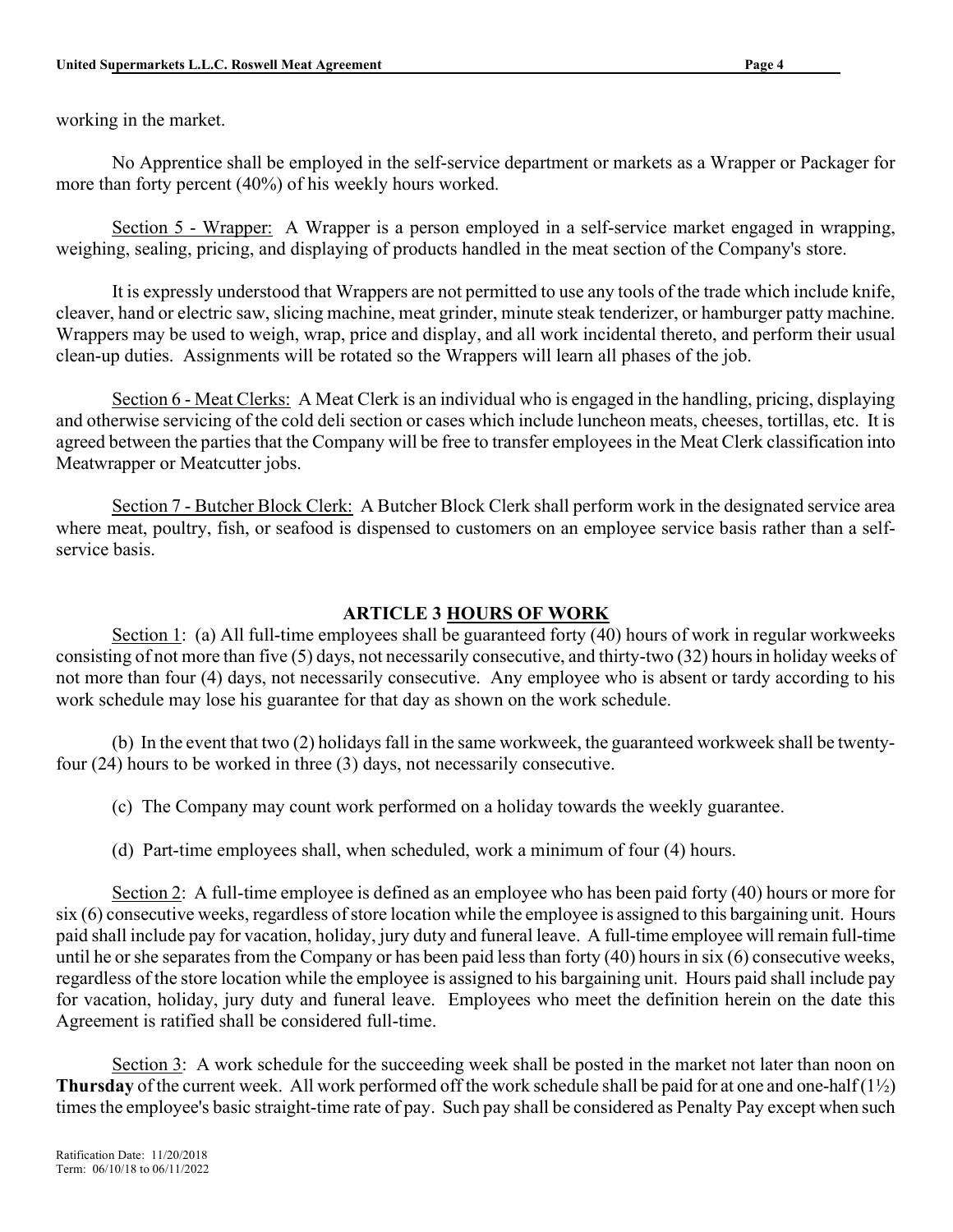work is performed before and/or after the daily work schedule of the employee in which case such work shall be paid at the basic straight-time rate of pay without penalty to the employer as long as such hours do not exceed forty (40) hours per week or eight (8) hours in a day. The work schedule can be changed after the initial posting, only with the written consent of the employees involved. Any employee who fails to report as scheduled shall lose his right for premium pay provided under this Section for that day as set out in this schedule. When part-time employees volunteer to work off their work schedule, such work shall be paid for at their basic straight-time rate of pay without penalty to the Company.

Section 4: When an employee is scheduled actual work hours of seven (7) hours or more, one (1) uninterrupted hour shall be granted each employee for lunch, without pay, without any restrictions being applicable to the employee's personal liberty during such period of time. The lunch period shall be scheduled at approximately the middle of the working shift. Any employee who does not wish to be scheduled for an hour lunch for any day(s) of a particular week must make such a request to waive the lunch or take a thirty (30) minute lunch period, which shall be honored by the Company. Such requests must be submitted in writing at the time special requests are due and are valid and on-going until changed in writing by the employee.

Section 5: (a) All hours worked by employees in excess of thirty-two (32) hours in a week which contains one (1) holiday or after twenty-four (24) hours in a week which contains two (2) holidays shall be paid for at the rate of one and one-half  $(1\frac{1}{2})$  times the employee's regular straight-time rate of pay.

(b) Work on the holiday shall count toward making up the forty (40) hours in computing overtime over forty (40) hours actually worked, but shall not count as a day worked as one of the four (4) days of work, or as time worked in determining overtime for work in excess of thirty-two (32) hours as set out above. It shall also not count as a day worked as one of the three (3) days of work, or as time worked in determining overtime for work in excess of twenty-four (24) hours as set out above when two (2) holidays occur in the same workweek.

Section 6: Employees required to work more than eight (8) hours in any one day, or more than forty (40) hours in any week shall be paid for such work at one and one-half (1½) times the employee's regular straight-time rate of pay, except for holiday weeks when additional penalties are added.

Section 7: No split shifts shall be required of any employee. Longer lunch periods than specified herein, except when mutually agreed on by the employee and Company or scheduling daily work hours non-consecutively will constitute a split shift.

Section 8: Any employee called to work shall be guaranteed a maximum of four (4) hours of work or pay in lieu thereof and such pay in lieu of work shall be at the basic rate of pay, provided such employee is available and can work the minimum of four (4) hours.

Section 9: If employees are required to attend store meetings outside the scheduled daily or weekly work hours, such time will be considered as time worked for purposes of computing amount of pay, but not for split shift, call-in pay, or other similar purposes.

Section 10: Employees shall be granted rest periods based on the number of hours worked during a workday.

> 0 to 6 hours one 15 minute rest period 6 to 10 hours one 30 minute or two 15 minute rest period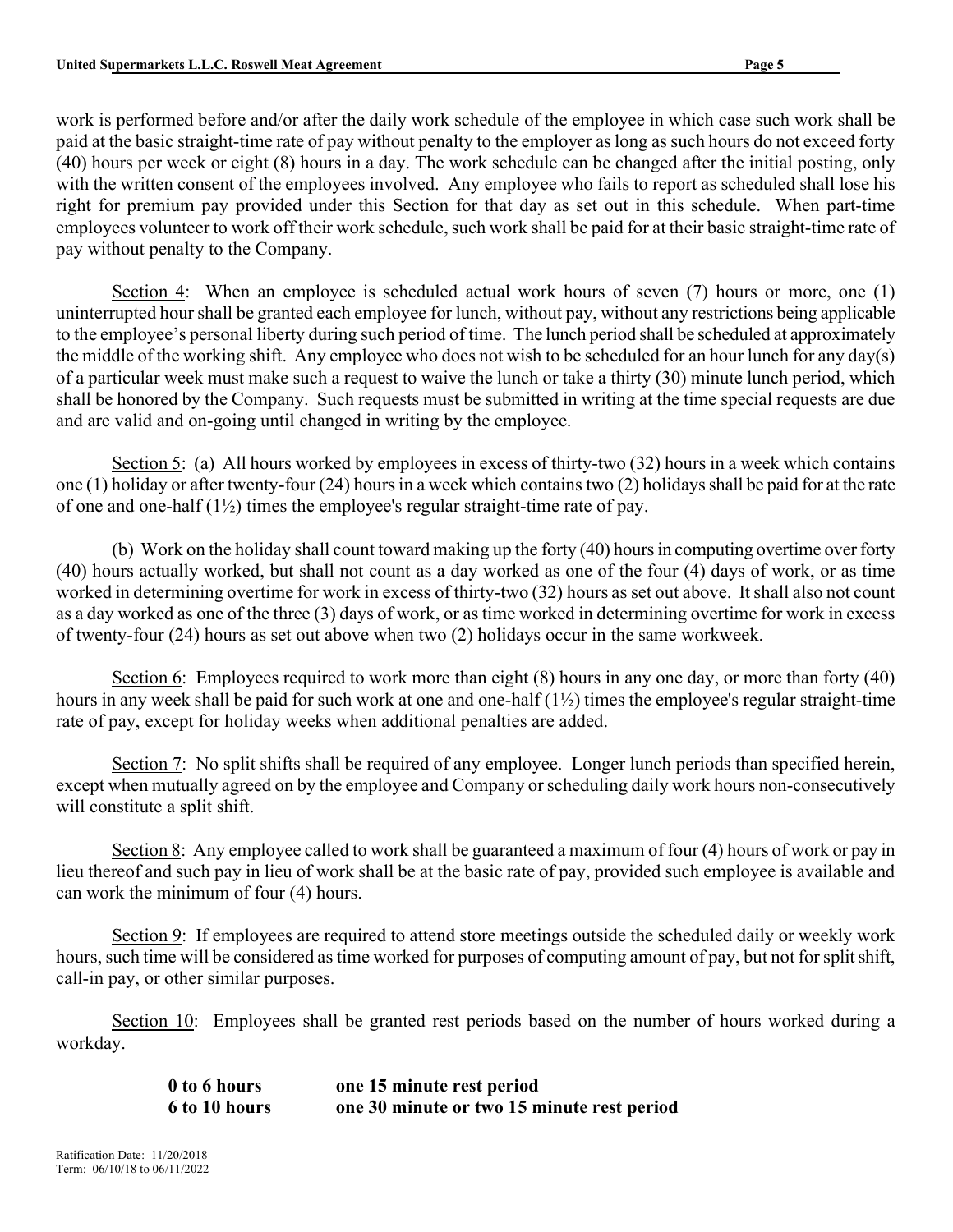#### 10 hours or more one additional 15 minute rest period

 If an employee is released by the Company earlier than scheduled, the employee will not be penalized or disciplined for having taken break(s) based upon the above schedule and/or his or her scheduled hours prior to being notified of his or her release. Provided the employee may not take his or her break(s) at the very end of the shift so that the employee can end the shift earlier than scheduled.

Section 11: Overtime work, night work, Sunday work and holiday work, where applicable and practicable, shall be distributed equally among employees in each classification. Such equalization shall be maintained within a calendar month on a store-by-store basis.

Section 12: Employees shall have a specific pay day and each employee shall be furnished a Company receipt each pay day specifying his gross earnings, total hours worked, and any and all deductions made from his gross pay.

Section 13: Employees, with exception of Apprentices who must be worked on all jobs, who perform the work and assume the responsibilities of a higher paid classification, shall receive the pay schedule for such higher paid classification while performing the work and assuming the responsibilities for a period of more than two (2) days.

Section 14: All work performed on Sunday shall be paid for at the rate of one and one-half (1½) times the regular straight-time rate of pay, such pay to be considered as Penalty Pay. Employees hired on or after June 4, 2006 shall not be eligible for Sunday premium.

Section 15: All work performed on a holiday shall be paid for at the rate of double times (2x) the regular straight-time rate of pay which shall be in addition to regular holiday pay, such pay to be considered as Penalty Pay. Employees hired on or after June 4, 2006 shall received \$1.00 per hour for hours worked on a holiday.

Section 16: All employees shall be given at least one (1) day off each week.

Section 17: There shall be no pyramiding of overtime and/or premium pay except that hours worked on Sunday shall be included as hours worked for the purpose of computing weekly overtime. Penalty pay shall be considered premium pay for these purposes.

Section 18: Overtime must be authorized by the Company.

Section 19: Overtime at one and one-half  $(1\frac{1}{2})$  times the employee's regular straight-time rate of pay shall be paid for all work performed on the sixth (6th) day of the employee's workweek.

Section 20: The Company will schedule all work for part-time employees based on seniority within their classification within their store not to exceed eight (8) hours in any one (1) day or forty (40) hours in any one (1) week provided the employee is available for at least four (4) consecutive hours when the work is available and that this scheduling does not conflict with or prohibit the simultaneous scheduling of another part-time employee. However, this scheduling is not intended to mean that the Company must schedule so as to incur additional premiums or penalties or violate any provision of this Agreement. The part-time employee with seniority must advise the Store Manager that he is available for a posted schedule within twenty-four (24) hours after the store schedule is posted or he has no claim on such schedule of hours.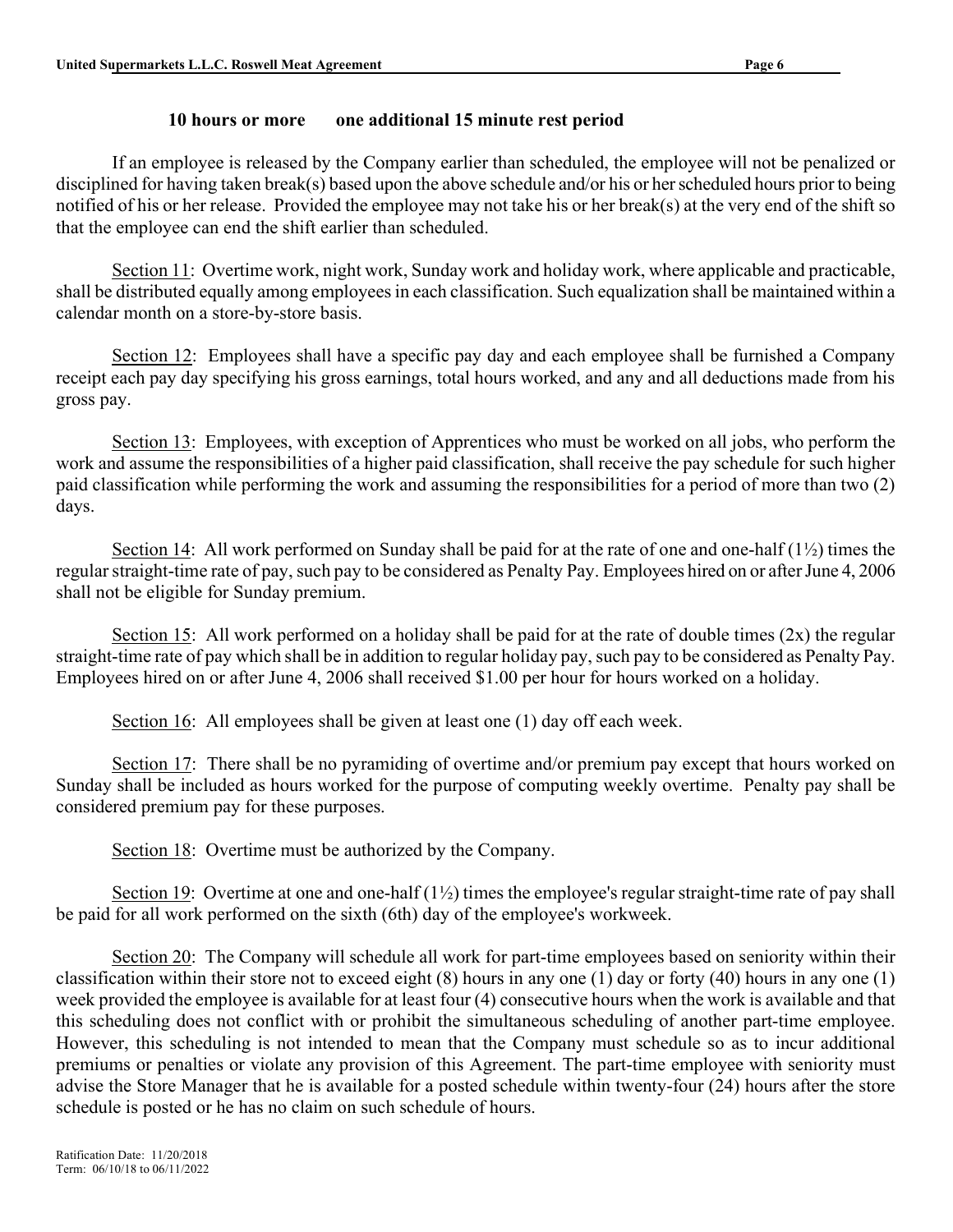Section 21: Thirty-Five cents (35 $\phi$ ) per hour over the regular rate of pay shall be paid for all work performed after 6:00 p.m. and before 7:00 a.m. The parties specifically agree that for the purposes of the Fair Labor Standards Act and related state and federal legislation or regulations, the night premium provided in this Section shall not be included in "regular rate of pay" for purposes of computing overtime. Employees hired on or after June 4, 2006 shall not be eligible for Night Work premium.

Section 22: Employees who are absent because of illness beyond three days shall be required to show a doctor's certificate verifying illness if requested to do so by management. The Employer shall have the right to require proof of an employee who has a history of calling in sick or where a reasonable doubt exists.

## ARTICLE 4 DISCHARGE AND SUSPENSION

Section 1: The Company shall not discharge, nor suspend, nor take disciplinary action as respects any seniority employee without just cause. In respect to discharge, suspension, or other disciplinary action, the employee shall be given at least one (1) written warning notice of the complaint(s) against such employee, except that no warning notice need be given to an employee before he is discharged for cause such as dishonesty, drinking or being under the influence of alcoholic beverages or illegally using or being under the influence or possession of illegal drugs on Company property, failure to perform work as assigned, or recklessness resulting in serious accident while on duty. Warning notices for unsatisfactory performance of job duties shall have no force or effect after one (1) year unless another warning notice of a similar or related occurrence is received within a year's time. Warning notices shall only be valid if given to the employee within twenty-one (21) calendar days of when the Company discovers or should have discovered by reasonable diligence of the alleged incident.

Section 2: With regard to chronic tardiness or absenteeism, the following disciplinary action shall be taken:

- (a) First unexcused absence or tardiness ............................ first written warning notice.
- (b) Second unexcused absence or tardiness ................... second written warning notice.
- (c) Third unexcused absence or tardiness......................... one week layoff without pay.
- (d) Fourth unexcused absence or tardiness ..................................... subject to discharge.

## ARTICLE 5 HOLIDAYS

Section 1: The following days shall be considered as holidays for non-probationary employees working twenty-four (24) or more hours per week for which there shall be no reduction in pay:

| New Year's Day   | Christmas Day               |
|------------------|-----------------------------|
| Independence Day | Labor Day                   |
| Thanksgiving Day | Three (3) Personal Holidays |

Effective January 1, 1981, an additional Personal Holiday shall be considered a holiday. Effective January 1, 1989, an additional Personal Holiday shall be considered a holiday.

Section 2: Personal holidays, when scheduled, may be changed only by agreement between the Company and the employee except when required by legitimate business necessity. The Employer reserves the right to limit the number of Personal Holidays in any given week. Personal Holidays shall only apply to employees actively on the payroll for twelve (12) months.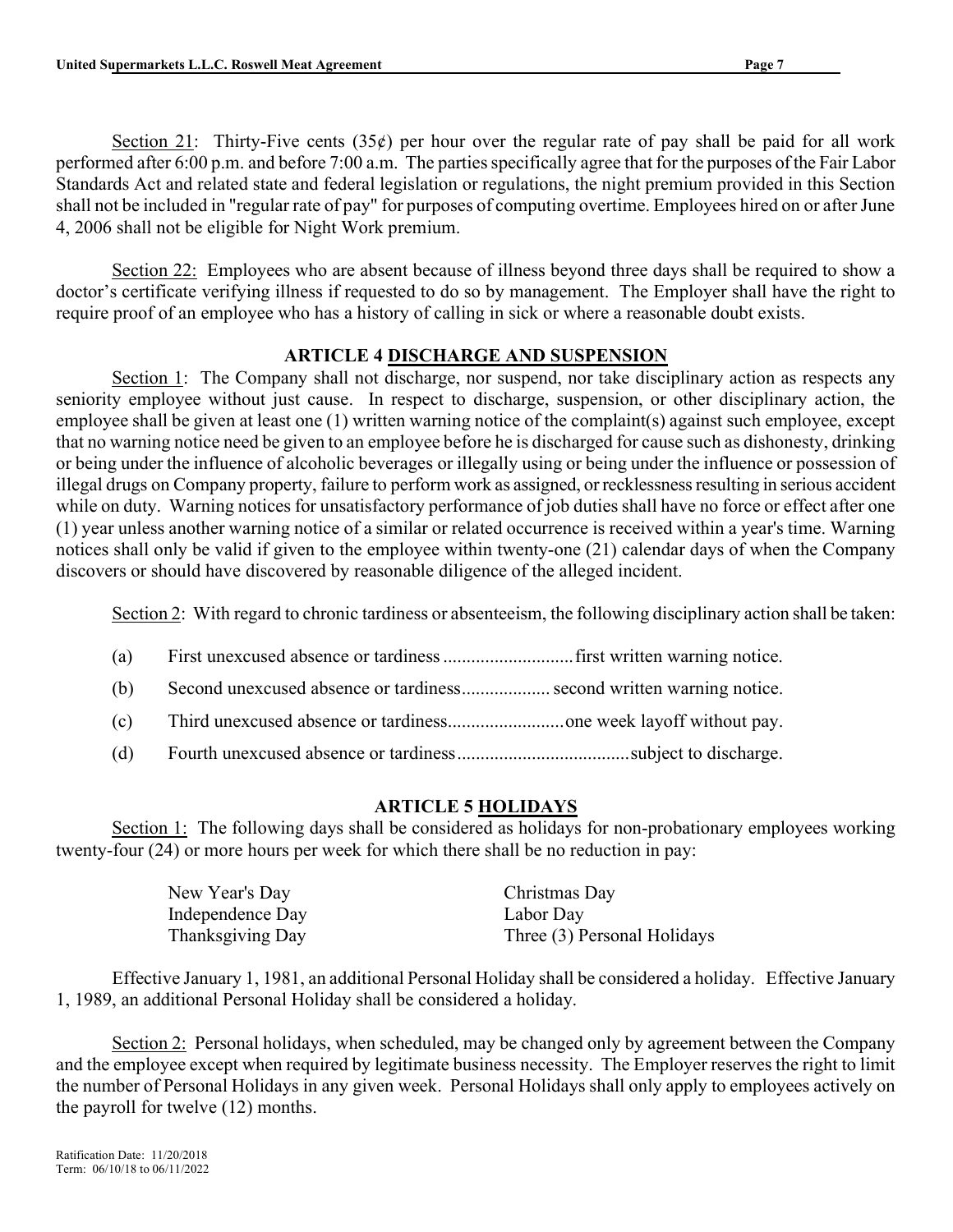The Company shall be given written notice by the employee at least two (2) work weeks prior to the Personal Holiday. In the event a holiday named herein falls on Sunday, the following Monday shall be observed. No Personal Holidays will be observed in a week where a common holiday is observed. The Personal Holiday must be mutually agreed upon between the Company and the employee.

If a scheduled Personal Holiday has to changed subsequently by the Company due to business necessity, the employee can reschedule the holiday to a mutually agreed upon date within sixty (60) days of the originally scheduled date, notwithstanding any other language in this Agreement.

Section 3: Employees absenting themselves from work without acceptable reasons on the day before a holiday, the day of the holiday, if scheduled, and/or the day after a holiday shall not be paid for the holiday. Acceptable reasons would include the following situations:

- (a) Death in the immediate family (spouse, child, mother, father, brother, sister, grandmother, grandfather, and in-law relationship or any relative residing permanently in the employee's immediate household).
- (b) Wife giving birth to child.
- (c) Meetings with the Company as representative of the Union.
- (d) Absence excused by the Company.

Section 4: In the event a holiday named herein falls within an employee's vacation period, the employee shall be given an extra day off for the holiday or pay in lieu thereof.

Section 5: Eight (8) hours of pay at straight time hourly rate will be allowed each full-time employee who qualifies for such pay in accordance with the above provisions. Part-time employees shall receive Holiday Pay based on the average number of hours paid during the last two (2) full weeks prior to the holiday week according to the following schedule. "Full weeks" will not include any week that has no paid hours or when an employee was off work due to workers compensation. Hours paid shall include all hours worked and hours paid for holiday, jury duty, vacation and funeral leave.

> Holiday Pay 2 hours 4 hours  $6$  hours 8 hours

| <b>Average Hours</b>      |
|---------------------------|
| 6 but less than 12 hours  |
| 12 but less than 24 hours |
| 24 but less than 32 hours |
| 32 or more                |

When a part-time employee who is otherwise eligible for holiday pay allowance under the conditions as prescribed above is scheduled to work on a recognized holiday and fails to report for work, or to work the hours as scheduled on a holiday, or to work the scheduled day before or day after the holiday, such employee shall not be eligible to receive any holiday pay allowance.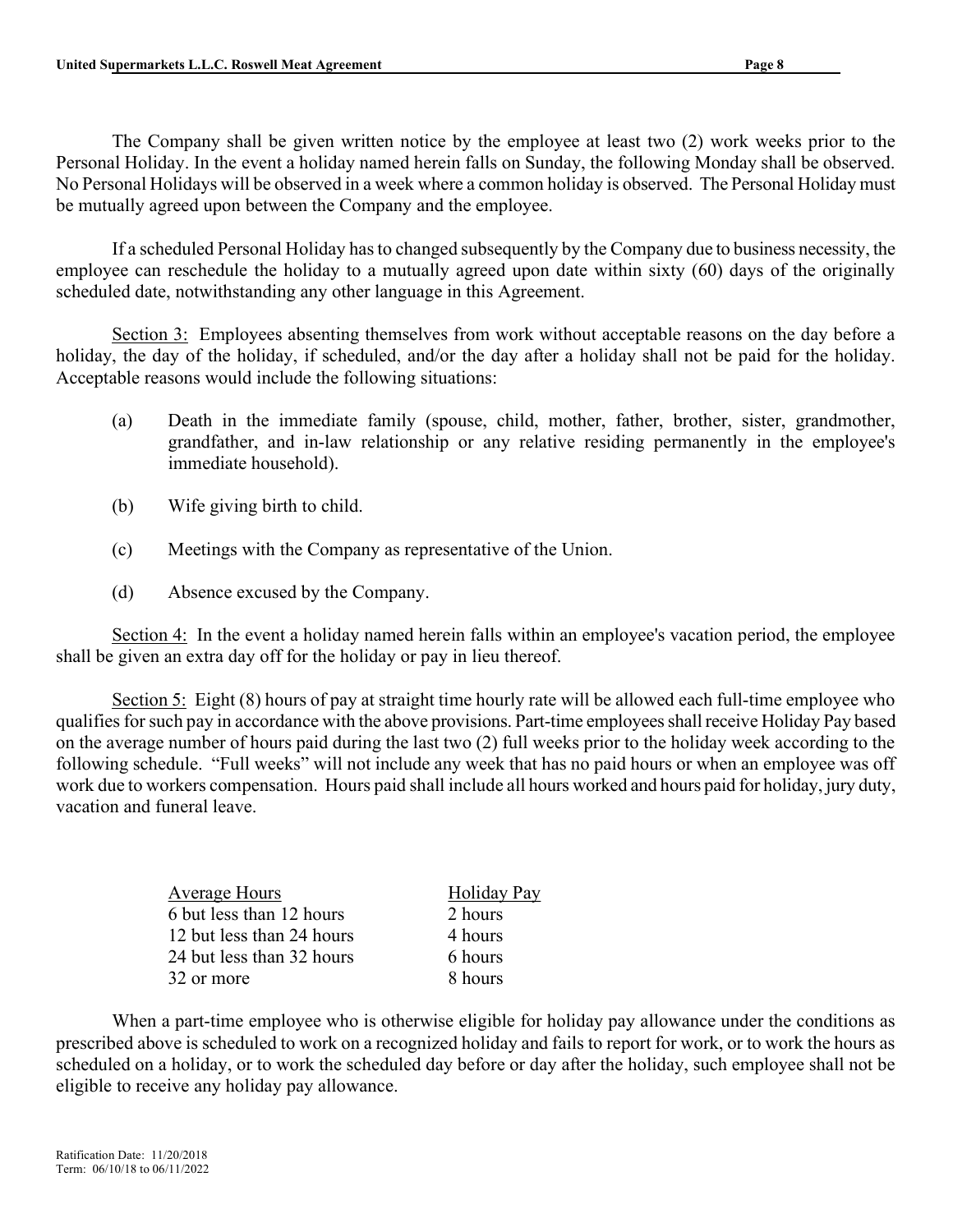New Year's Day Thanksgiving Day Independence Day Christmas Day Labor Day

after one (1) year of service, three (3) Personal Holidays.

## Bargaining Note: The intent is for employees not to lose their floating personal holidays.

Section 7. Three weeks prior to such holiday listed in section 1, the Employer shall post a work roster, and employees may sign such roster if they wish to work the holiday, up to the Wednesday before the schedule is to be posted. Employees who sign the roster shall be assigned such holiday work in order of seniority. Should there not be sufficient volunteers; the Employer may assign work in inverse order of seniority.

Section 8. Notwithstanding anything else in this Article, employees hired on or after June 4, 2006 shall only be eligible for Easter Sunday, Independence Day, Labor Day, Thanksgiving and Christmas holidays (after having worked their probationary period), and three (3) personal holidays effective the first of the calendar year following one (1) full year of service.

## ARTICLE 6 WAGES

Section 1: Exhibit "A" contains the Wage Schedule which shall be paid employees covered by this Agreement. Exhibit "A" is attached hereto and is hereby made an integral part of the Agreement.

Section 2: Experience shall be credited retroactively for a maximum of sixty (60) days from the date of acceptance of verification which can be submitted up to one hundred twenty (120) calendar days after employment, provided previous service has been within the last ten (10) years and has been comparable work in the retail market.. Prospective employees may waive the crediting of prior experience provided the waiver is reduced to writing prior to the employee being hired.

Section 3: Time spent by an employee traveling during his work day between two (2) stores of the Employer at the request of the Employer shall be counted as time worked. Any employee who is authorized and agrees to use his or her personal vehicle shall receive reimbursement pursuant to the IRS guidelines and rates. Employees may decline to use their own personal vehicle without being issued discipline of any kind. Travel time must be preapproved by store management on duty.

Section 4: Nothing shall restrict the right of the Company to advance an Apprentice to Journeyman in less than three (3) years, if, in the Company's opinion, any Apprentice is qualified to perform the duties of a Journeyman.

Section 5: Employees enjoying wages in excess of those stipulated herein shall not receive a reduction during the life of this Agreement except in the case of reassignment to another job in accordance with the provisions of this Agreement.

Section 6: Part-time employees shall work 1040 hours in order to be eligible for progression increases.

# ARTICLE 7 GRIEVANCE PROCEDURES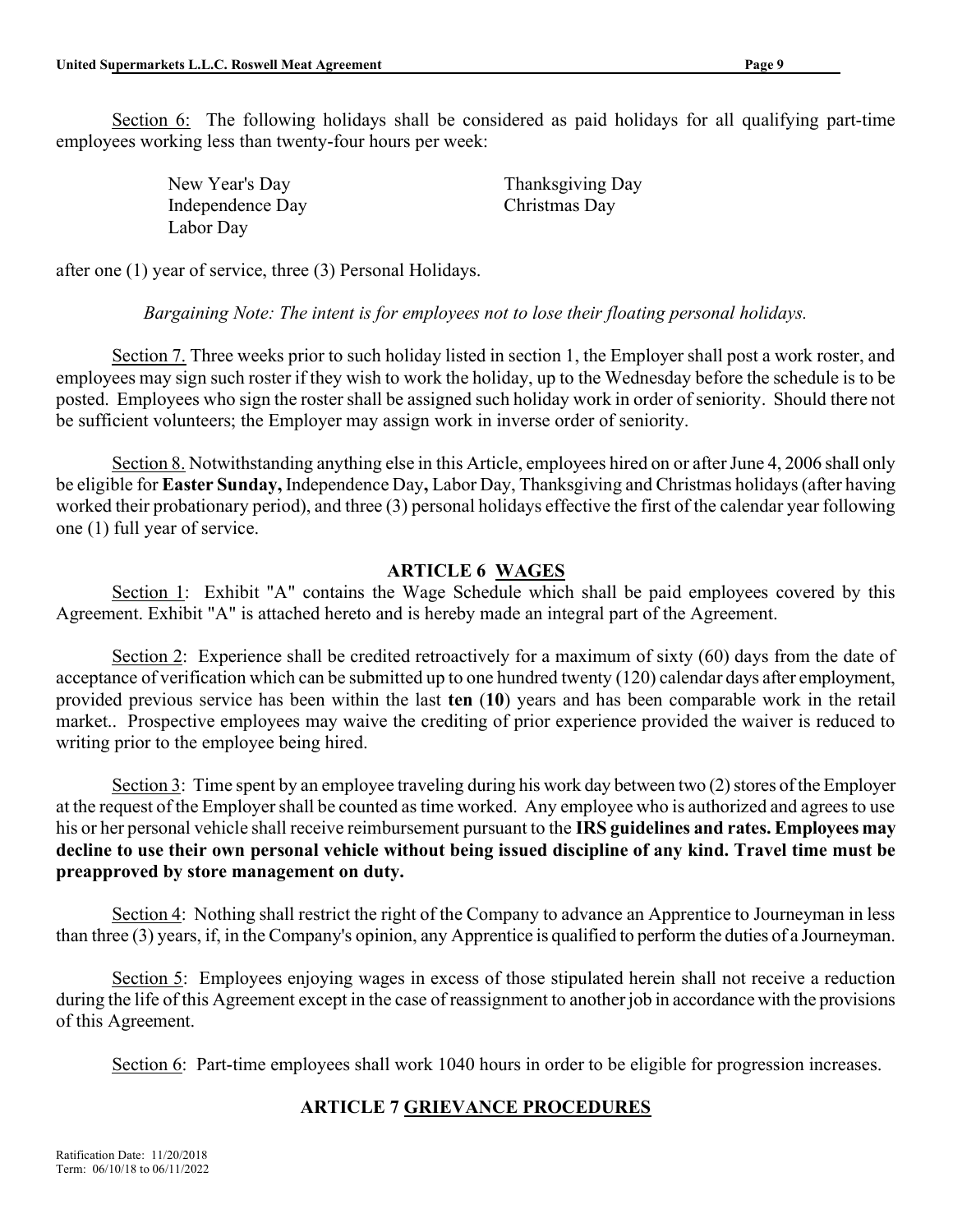Section 1: The Union or any employee in the Bargaining Unit who has any dispute or disagreement of any kind or character arising out of or in any way involving the interpretation or application of this Agreement shall submit such dispute or disagreement for resolution under the procedures and in the manner set forth in this Section.

Section 2: The dispute or disagreement shall be submitted to the following:

- (a) Step 1. The Union or the employee, as the case may be, shall discuss the dispute or disagreement promptly, but no more than ten (10) calendar days, after the occurrence of the event giving rise to the dispute or disagreement with the Manager of the store where the grievance arose. An employee having a dispute or disagreement shall be entitled to be accompanied by a representative of the Union in this Step 1. The Union can process Step 1 with a representative of the Labor Relations Department when a dispute or disagreement affects more than one United Supermarkets, L.L.C. store, recognizing each store has a different bargaining agreement.
- (b) Step 2. If the dispute or disagreement is not settled in a manner satisfactory to the Union and the Employer, the Union shall reduce the grievance to writing and deliver it or mail it to the Employee Relations Representative of the Employer, delivered or postmarked no more than seventeen (17) calendar days after the occurrence of the event giving rise to the dispute or disagreement.

The written grievance shall include a statement of the nature of the grievance, date of the occurrence, parties involved, and the provision(s) of the Agreement alleged to have been violated. No grievance may be considered unless the written grievance contains each and every element. Upon receipt of a written notice setting forth the four required grievance elements, the representatives of the Employer and the Union shall confer twice a month on mutually agreeable dates but no later than the  $15<sup>th</sup>$  and  $30<sup>th</sup>$  of each month to attempt to settle or resolve the matter. Such resolution may be accomplished by telephone. Both parties shall submit to the other, at this Step 2 conference the reasoning behind their positions. At the conclusion of the Step 2 conference, the Employer or the Union shall submit a statement stating that the grievance has or has not been settled. The Employer shall provide a written response.

(c) Step 3. If a grievance is not settled at Step 2, the Union may request arbitration. Such request must be made within fourteen (14) calendar days after the Step 2 conference and Company written denial.

Grievances concerning terminations, scheduling issues or other issues as mutually agreed to by the parties on an individual basis that cannot be resolved at Step 1 or Step 2 may be submitted to an expedited arbitration process. Following the final determination in either Step 1 or Step 2 of the grievance procedure, either party may place the matter into expedited arbitration. In order to submit any such grievance to expedited arbitration the parties will take the following steps:

1. Either party may place the matter into expedited arbitration by notifying the other party of the desire to submit this matter to expedited arbitration and choosing a mutually agreeable arbitrator from the expedited panel. If an arbitrator cannot be chosen by mutual agreement, the parties shall strike from the list of arbitrators and select the remaining arbitrator after all others have been stricken. If striking the arbitration panel becomes necessary, it will take place within ten (10) working days after the matter is submitted to expedited arbitration. The penalty for failure of a party to timely participate to strike a panel is that party will pay the full cost of the arbitration hearing room facility. Selection shall be made by telephone, and the parties shall jointly contact the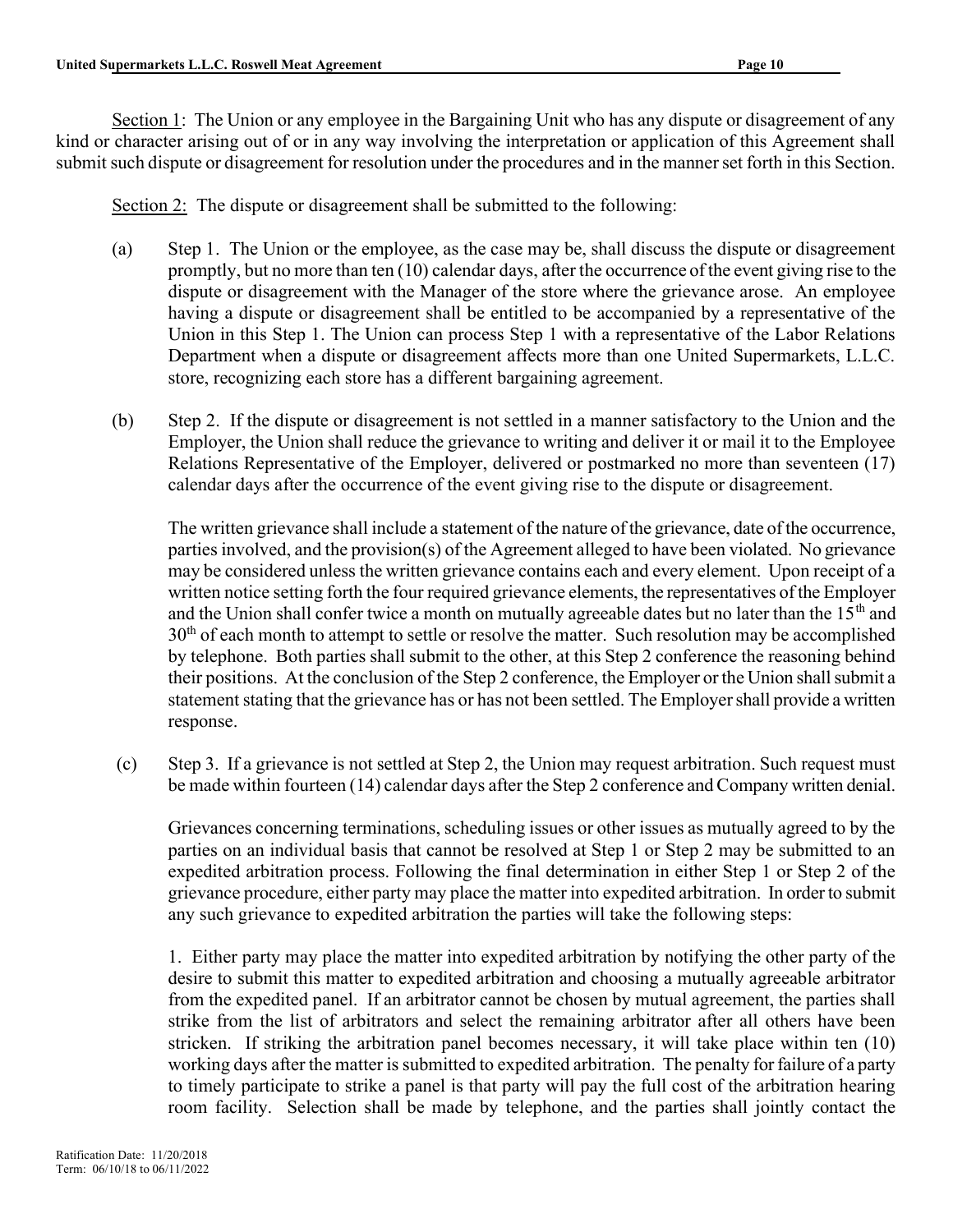arbitrator at the time of selection.

2. The following eleven (11) arbitrators from the previously established list of forty (40) arbitrators designated by the parties have agreed to the expedited terms contained in this section, including an agreement to schedule the hearing within forty-five days, and have agreed to issue an expedited decision within fifteen days from the close of the hearing or from the submission of post-hearing briefs, whichever is later.

(Add list of 11, Company and Union to select 11 from 40 prior to ratification.)

3. The parties will arrange their schedules to ensure that the arbitration can be scheduled in a reasonably prompt manner, preferably within forty-five days of receipt of the request for expedited arbitration.

4. Post hearing briefs may be filed by either party within fifteen days from the close of the hearing.

5. The Arbitrator will render his or her award as set forth above. If an arbitrator fails in two separate arbitrations to meet the deadlines set forth in this expedited procedure either party may request that his/her name be removed from the eleven-member panel described in paragraph 1 of this expedited procedure, and the parties shall then immediately agree upon a replacement.

Section 3: The decision of the arbitrator shall be final and binding upon each party; however, the arbitrator shall not have the power to add to, subtract from, or in any way modify the terms of this Agreement, and shall limit his decision strictly to an interpretation of the language of this Agreement. In the event arbitrator awards back pay, he shall reduce such award by all earnings, including unemployment compensation received by the aggrieved party during the period of the award. The expenses of the arbitrator shall be shared equally between the Employer and the Union.

Section 4: No grievance may be submitted to arbitration by the Union under Step 3, unless the time limit set forth in Step 2 for the filing of the grievance in writing has been strictly complied with. Any grievance which is submitted after such time limit has expired shall be forfeited and waived by the aggrieved party. Failure by the Union or the employee, as the case may be, to observe the time limit set forth in Step 1, shall not constitute a waiver, unless such failure is willful. Time limits may be extended only by mutual agreement in writing signed by both the Union and the Employer.

Section 5: At any Step in this grievance procedure, the Executive Board of the Local Union shall have the final authority, in respect to any aggrieved employee covered by this Agreement, to decline to process a grievance complaint, or dispute further if in the judgment of the Executive Board such grievance or dispute lacks merits or lacks justification under the terms of this Agreement.

Section 6: The arbitration procedure herein set forth is the sole and exclusive remedy of the parties hereto and the employees covered hereby for any claimed violations of this Contract, and for either party during the term of this Agreement, and such arbitration procedure shall be (except to enforce, vacate, or modify awards) in lieu of any and all other remedies or forums of law, in equity or otherwise which will or may be available to either of the parties.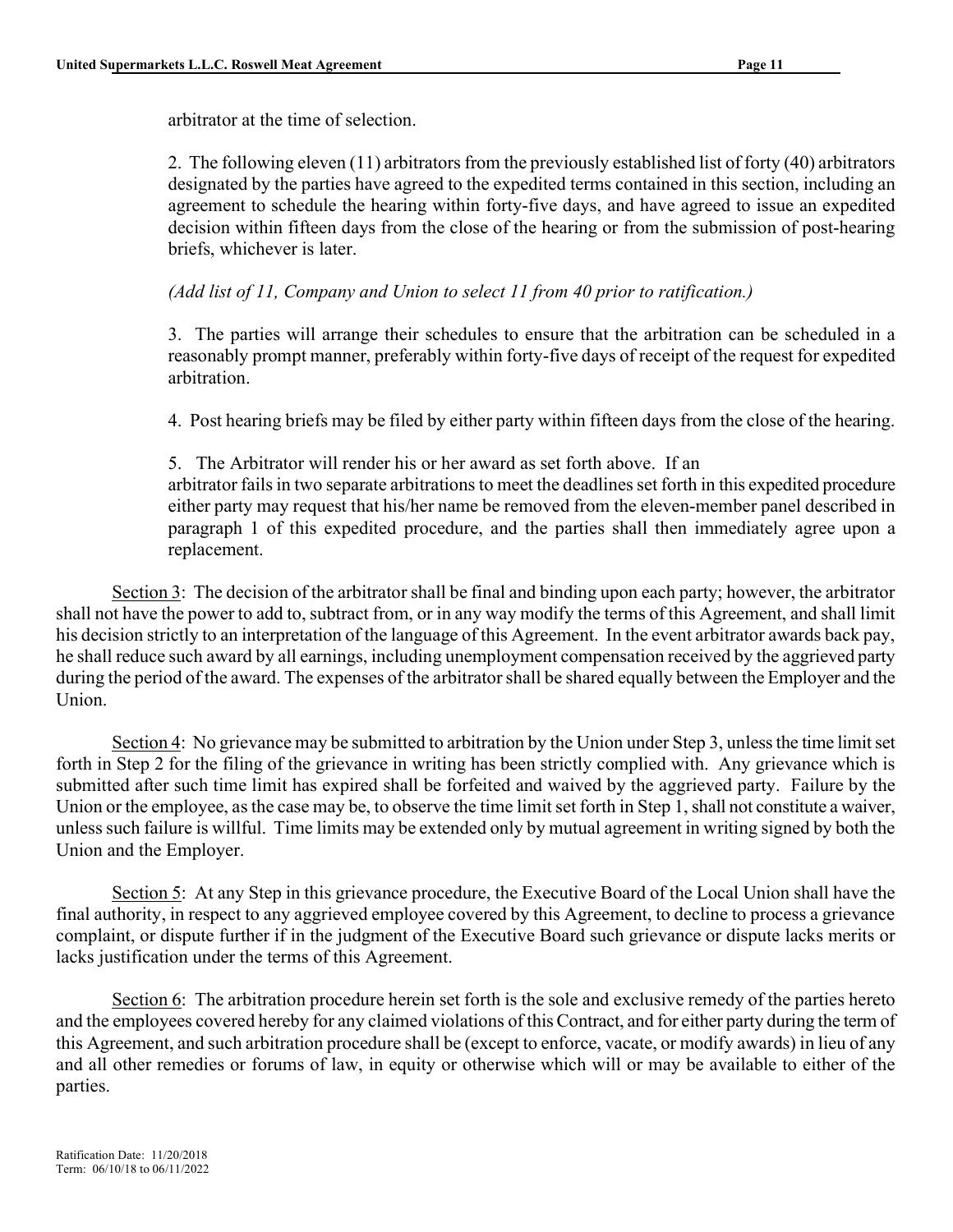## ARTICLE 8 SENIORITY

Section 1: (a) For the purpose of this Agreement, seniority shall prevail in filling permanent vacancies, transfers, layoffs, and recalls of employees. Probationary employees shall not acquire seniority for the first sixty (60) days; however, if retained beyond said sixty (60) days, the employee's seniority shall be dated back to the last date of employment. There shall be six (6) seniority groups as follows:

- (1) Head Meatcutter
- (2) Assistant Head Meatcutter
- (3) Journeymen & Apprentice Meatcutters
- (4) Meatwrappers
- (5) Meat Clerks
- (6) Butcher Block Clerks
- (b) The seniority area shall be the City of Roswell.

(c) The Head Meatcutter will retain his original seniority date when he returns to the Journeyman Meatcutter classification.

Section 2: The Company shall post a seniority list in each market, said lists to be revised and reported to the Local Union every six (6) months. In addition thereto, the Company will cause to be mailed to the Local Union a duplicate copy of seniority listings. When seniority listings are posted and there are no complaints as to their accuracy within fifteen (15) days after they are posted, said lists become official.

Section 3: Seniority will be broken if an employee (1) quits; (2) is discharged for just cause; (3) fails to return to work within seventy-two (72) hours after being recalled by the Company by Certified Mail-Return Receipt Requested to his last known address on Company records; (4) has been laid off from the Company for one (1) year.

No employee shall be entitled to any of the benefits of the Agreement while on layoff, and if not rehired within one (1) year, the employee will be terminated.

Section 4: All employees, in the event of a layoff or transfer, shall be laid off or transferred in accordance with their established seniority within their respective seniority group provided the employees retained or transferred have the ability to perform the work. In rehiring, the last person laid off shall be the first person rehired provided they have the ability to perform the work.

Section 5: Transfers are permitted between establishments of the Company in this seniority area provided seniority is followed.

Section 6: Part-time workers shall be given consideration for full-time work based on their seniority, provided they have the ability to perform the work.

Section 7: Seniority status of employees hired on the same day shall be determined by the Company with notice to the Union.

Section 8: Transfer of Head Meatcutters and employees receiving promotions shall not be subject to the Seniority Clause. When offered a transfer, a Head Meatcutter shall have the option of accepting the transfer or being reduced to Journeyman Meat Cutter classification.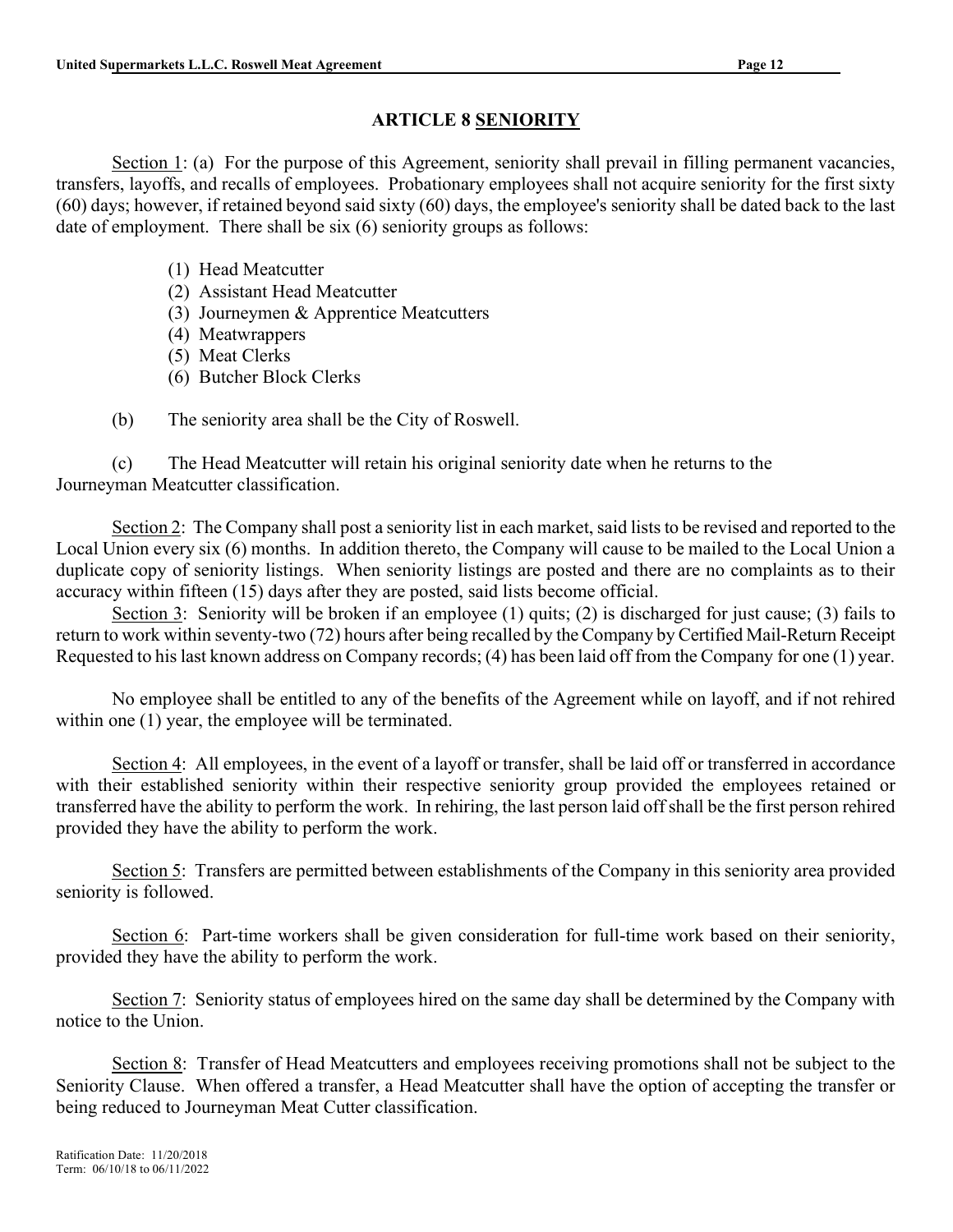Section 9: Head Meatcutters and Assistant Head Meatcutters shall be allowed to voluntarily return to the Journeyman Meat Cutter classification without loss of seniority upon giving thirty (30) days written notice to the Company.

Section 10: A permanent vacancy shall be filled in accordance with the following procedure:

- (a) Journeyman Meat Cutter and Wrapper vacancies shall be filled by seniority from among those employees who have requested consideration via the posting process and who have the ability to perform the job. The Company shall have the right to fill temporary vacancies without regard to seniority.
- (b) Employees desiring to apply for job openings shall submit their request application via the posting process specifying the store location desired.
- (c) Apprentice Meat Cutters, Head Meatcutters and Assistant Head Meatcutters shall not be allowed to bid their assignments.
- (d) For the purpose of this Section, the Company shall determine ability subject to the No Discrimination Clause of this Agreement.

Section 11: All Apprentice Meat Cutter openings shall first be offered to those employees in the Wrapper classification who have the physical capacity to perform the work. When a Wrapper is assigned to the Journeyman Meat Cutter or Apprentice Meat Cutter classification, the Wrapper will retain seniority in the Wrapper classification for a period of one (1) year.

After one (1) year if the former Wrapper continues to be assigned to the Apprentice Meat Cutter or Journeyman Meat Cutter classification, his or her seniority date will be the date assigned as an Apprentice Meat Cutter or Journeyman Meat Cutter. If the former Wrapper is to be laid off, the former Wrapper may elect to be reassigned to the Wrapper classification rather than accept the layoff. If the former Wrapper elects this option, his or her seniority date shall be the date originally assigned as a Wrapper.

If the former Wrapper has returned to the Wrapper classification and is recalled to the Journeyman Meat Cutter or Apprentice Meat Cutter classification, the Wrapper may accept the recall or remain in the Wrapper classification without further recall rights.

## ARTICLE 9 LEAVE OF ABSENCE

Section 1: A Leave of Absence shall be granted to non-probationary employees in writing upon written request for the following reasons.

(a) Illness or Injury. As a result of a verifiable non-occupational illness or injury supported by medical evidence of continuing disability up to the extent of recovery but not to exceed six (6) months.

Extensions of such leaves shall be granted by the Employer, solely upon the presentation by the employee of written request for extension supported by medical evidence of continuing disability and medical evidence of a reasonable expectation to return to work within no more than one (1) year's total leave.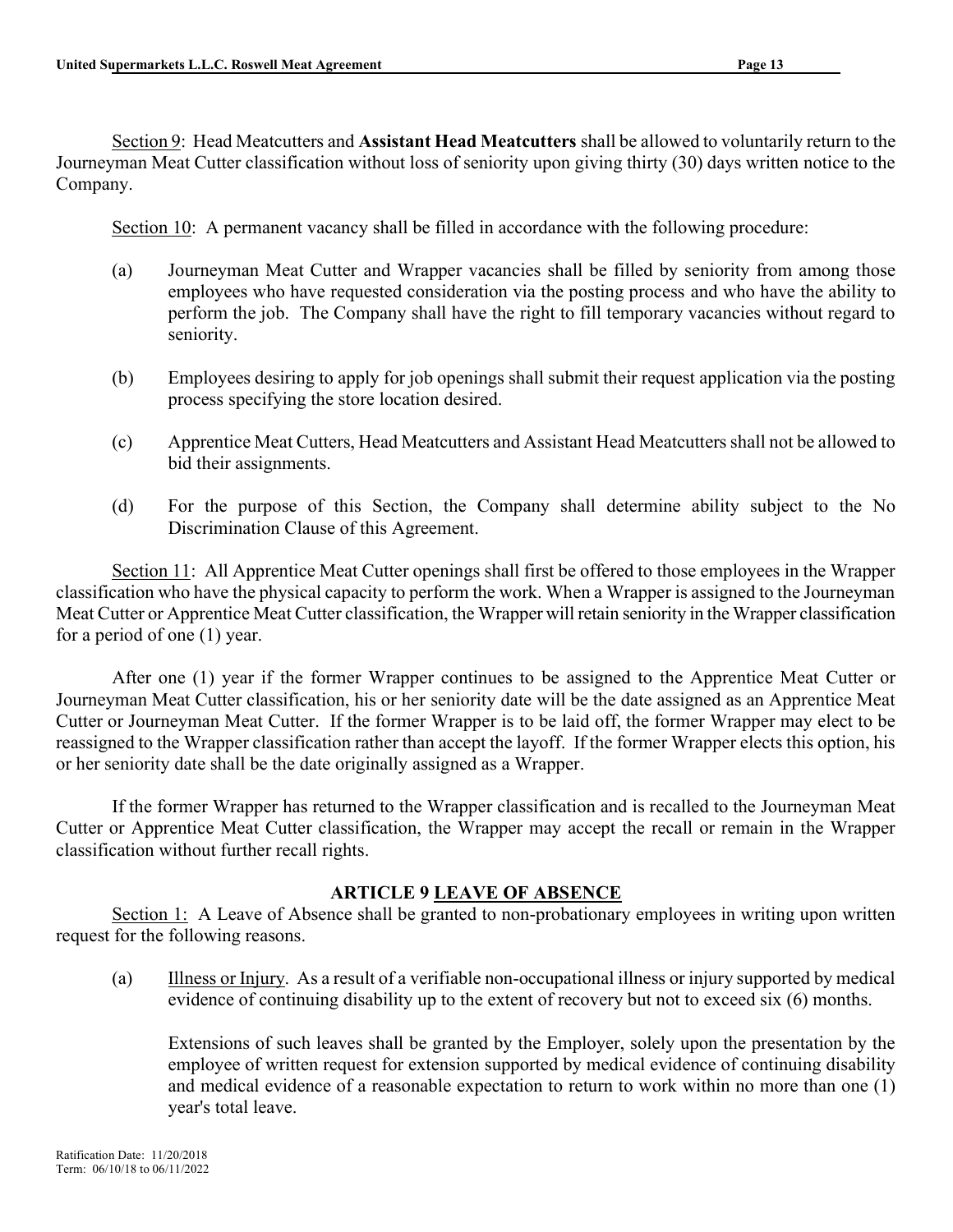(b) Occupational Illness or Injury. As a result of a verifiable work related illness or injury supported by medical evidence of continuing disability up to the extent of recovery but not to exceed six (6) months.

Extensions of such leaves shall be granted by the Employer, solely upon the presentation by the employee of written request for extension supported by medical evidence of continuing disability and medical evidence of a reasonable expectation to return to work within no more than one (1) year's total leave.

- (c) Personal Leave. Leaves of absence without compensation for reasonable periods may be granted by the Employer at its discretion to employees who have completed one (1) year of service.
- (d) Family Leave. Leaves of Absence of up to one year shall be granted to any employee who upon request shows that they need to provide care for a member of the employee's immediate family. Leaves shall be granted only for the duration of care for which it was initially approved.

 Employees may use but are not required to use any unused earned vacation pay, PTO, or personal day(s) during any period of unpaid approved FMLA leave.

- (e) Military Leave. Leaves of Absence shall be granted to employees entering military service or called to military service in accordance with applicable laws.
- (f) Union Leave. Upon written request, a Leave of Absence without pay for Union business, not to exceed six (6) months, will be granted by the Employer to employees who have completed one (1) year of service or more. This leave may be extended by an additional six months. An employee on a Union Leave of Absence may receive pay from the Union.

Section 2: Seniority rights shall not be broken when an employee is on a leave of absence. However, if any employee, while on a leave of absence, accepts any other job or goes into business for himself, he automatically terminates his employment and loses all rights with the Company.

## ARTICLE 10 VACATIONS

Section 1: Full-time employees who have been on the payroll of the Company for one (1) year shall be entitled to one (1) week of vacation with full pay (40 hours).

Section 2: After three (3) years of service on the payroll of the Company, all full-time employees shall be entitled to two (2) weeks of vacation with full pay (80 hours).

Section 3: After seven (7) years of service on the payroll of the Company, all full-time employees shall be entitled to three (3) weeks of vacation with full pay (120 hours).

Section 4: After fifteen (15) years of service on the payroll of the Company, all full-time employees shall be entitled to four (4) weeks of vacation with full pay (160 hours).

Section 5: After twenty (20) years of service on the payroll of the Company, all full-time employees shall be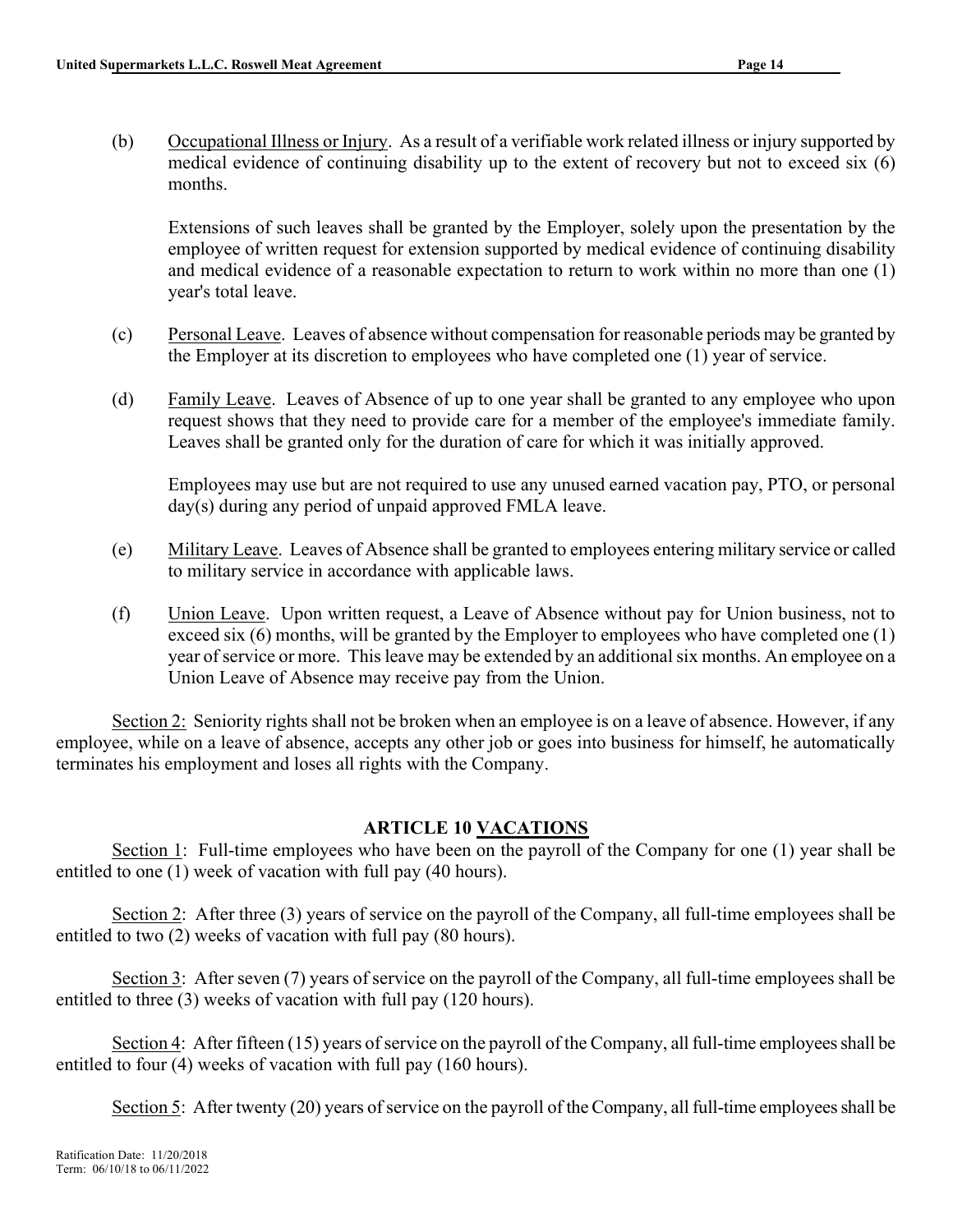entitled to five (5) weeks of vacation with full pay (200 hours).

Section 6. Employees hired on or after June 4, 2006 shall receive one (1) week paid vacation after one (1) year of continuous service, two (2) weeks paid vacation after three (3) years of continuous service, three (3) week of vacation after seven (7) years of continuous service, and four (4) weeks of vacation after fifteen (15) years of continuous service.

Section 7: Employees with the oldest seniority dates on an individual store basis shall be given preference on vacation dates. The Company retains the right to schedule vacations. Such vacation, once scheduled, may be changed only by agreement between Company and employee except where required by legitimate business necessity.

Section 8: Any employee who has earned his vacation before he has been given an opportunity to take said vacation and leaves the employ of the Company for any reason shall be paid his or her vacation pay together with any other wages upon leaving, unless the employee has been terminated for dishonesty related to Company business.

Section 9: Employees shall not be given pay in lieu of a vacation unless mutually agreed between the Union, the employee and the Company.

Section 10: In case the Company closes a meat department or store and cannot place employees who are displaced, either full-time or part-time, the Company agrees to pay such employees who have one (1) year or more service with the Company a pro rata vacation based on one-twelfth  $(1/12)$  or major fraction thereof of the vacation he would have earned for each month worked in that anniversary year prior to the closing. This pro rata vacation is to be paid only for vacation earned but not taken. No non-contractual bonuses shall be included in the above computation of vacation pay.

Section 11: Upon completion of one (1) full year of employment, all part-time employees eligible for vacation shall have their weekly vacation pay based on their average hours paid per week, during the fifty-two (52) weeks preceding their last anniversary date, excluding from the "52 week period" calculation any week that had no paid hours or when the employee was off work due to workers compensation, and not exceed forty (40) hours per week. Hours paid shall include hours worked and hours paid for holiday, jury duty, vacation and funeral leave. No non-contractual bonuses shall be included in the above computation of vacation pay.

Section 12: Employees "on the payroll" or providing "service on the payroll" shall be those employees who have worked continuously for their Employer for the required number of years as specified in Sections 1 through 5 of this Article. Such continuous work shall include paid vacation time.

Section 13: Employer shall not block out days unavailable for vacation selection except for the following holidays and the day before: Christmas Day, Thanksgiving Day, Memorial Day, Labor Day, Independence Day and New Year's Day.

## ARTICLE 11 JURY DUTY

The Company agrees to pay the difference between any government allowance and full day's pay at straighttime hourly classification rates for each day, up to a maximum of ten (10) days in any calendar year, an employee is required to serve and does serve on any jury, provided the employee is scheduled to work on the day or days actually served on the jury.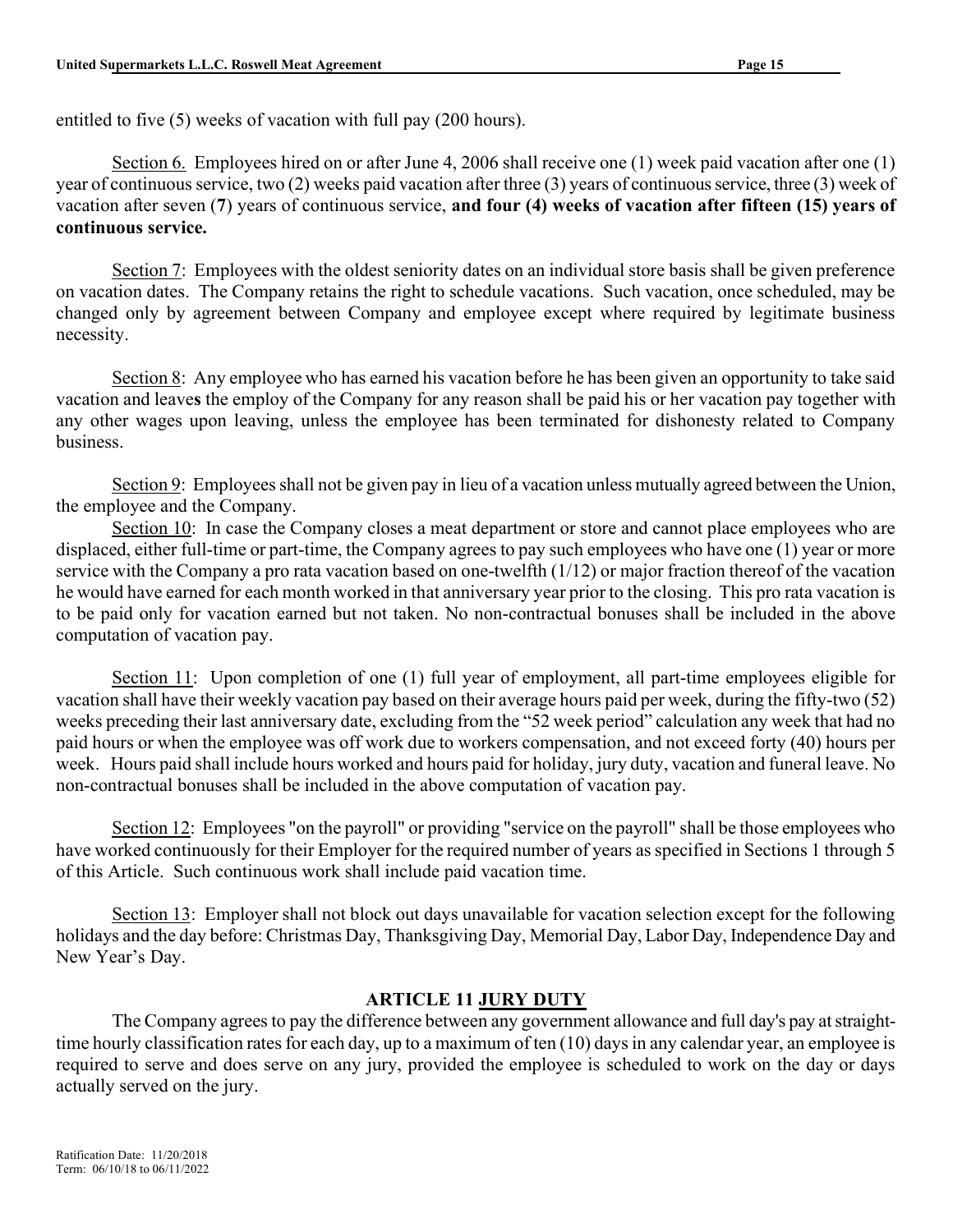In order to be eligible to receive payment under this Section, an employee must notify his Store Director on his first workday after receipt of the notice to report for jury duty and must furnish satisfactory evidence that jury duty was performed and of the amount of compensation received for such service on the days for which payment is claimed.

## ARTICLE 12 FUNERAL LEAVE

In the event of a death in the employee's immediate family (spouse, child, step-child, father, step father, mother, step mother, brother, sister, grandmother, grandfather, grandchildren, or any similar in-law relationship with his/her current spouse or any relative living permanently in the employee's immediate household), the employee shall be entitled to be absent from work for such time as is necessary to make arrangements for and attend the funeral and return if required and will be allowed up to a maximum of three (3) days of funeral leave pay. During such absence, the employee shall be compensated at his straight-time hourly classification rate for such regular working time lost and such time to be considered as actual time worked and paid for as such. Such absentee compensation shall not include pay for lost overtime, vacation time, or premium pay; it shall include holiday pay. It is understood that an employee will be allowed one (1) day off to attend the funeral of aunts, uncles, nieces, nephews and first cousins, such time to be considered as actual time worked and paid for as such, provided the employee is scheduled to work on the day of the funeral.

## ARTICLE 13 MISCELLANEOUS PROVISIONS

Section 1 - Laundry: The Company agrees to furnish and supply laundered aprons and uniforms without cost to the employee, except employees will be required to launder drip-dry garments, and except where employees are allowed to wear their own clothes.

Section 2 - Inventory: The Company agrees that all inventory of merchandise shall be taken during working hours.

Section 3 -Financial Deductions: No employee shall be required as a condition of employment to have deducted from his pay or to make any financial donation or contribution to or for any cause not specifically provided for in this Agreement or required by State or Federal statutes of law.

Section 4 – Meat department employees shall continue to cut and stock all items currently being cut and stocked as of 11/24/14 unless such items are discontinued or the Employer first bargains with the Union over the effects of any proposed changes.

## ARTICLE 14 UNION AFFAIRS

Section 1 - Union Market Cards: In all markets covered by this Agreement, the official Union Market Card shall be displayed where visible to all customers provided there are no violations of this Agreement. Such cards shall remain the property of the Union and shall be surrendered upon written demand at any time only if the Employer has refused to comply with the final decision of an arbitrator reached in accordance with the provisions of this Agreement.

Section 2 - Union Notification: The Employer agrees to notify the Union within one (1) week from the date of employment of any employees subject to this Agreement, of the name of such employee, his or her classification, store where employed and the date of employment. The parties agree that, should the Employer fail to meet the obligation in this respect, the Union will not seek reimbursement of lost dues and fees.

Section 3 - Bulletin Board: The Company will provide a Bulletin Board or other suitable arrangement within the establishment where the Union may post notices of Union recreational affairs, social affairs, and notices of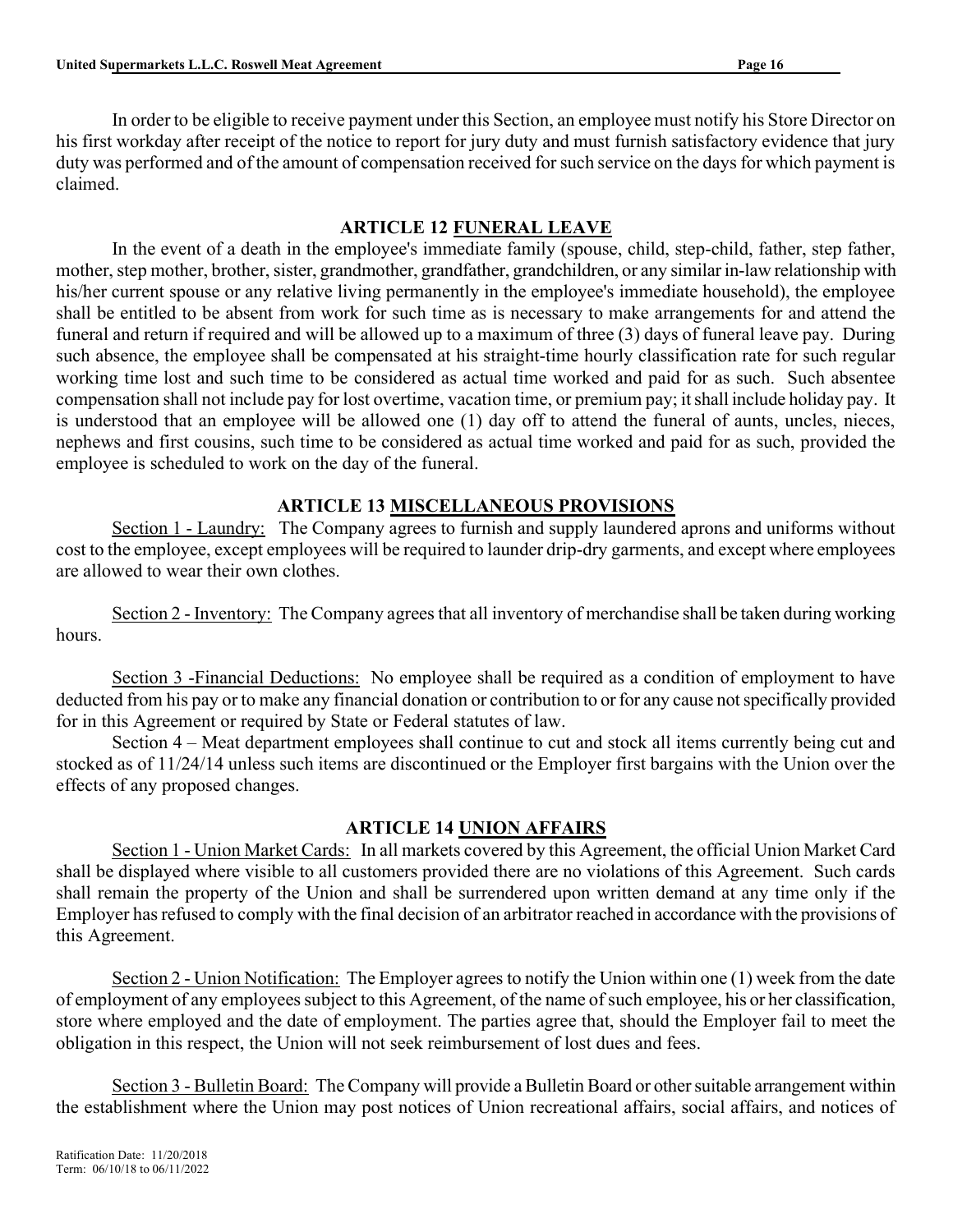elections and deaths, appointments and results of Union elections pertaining to the establishment and notices of Union meetings, and a copy of this Agreement.

Section 4 - Union Representatives: No more than two (2) Union representatives shall be admitted at all reasonable times to interview employees on duty. Such visits shall not unreasonably interfere with the efficient operation of the Employer's business.

An employee may request a representative of the Union to be present during interrogation by management, which the employee believes may result in discharge or suspension. The Union agrees to make a representative available within a reasonable time during the same day such request is made.

Section 5 - Shop Steward: It is understood that the Union shall have the authority to designate and/or remove from among the full-time seniority employees in the bargaining unit a Shop Steward. There shall be a Shop Steward in each retail chain covered by this Agreement.

The Shop Steward shall be authorized to investigate grievances and shall do so without disturbing the Company's operations. The Company shall have the right to call a conference with the Shop Steward or Union officials for the purpose of discussing complaints raised by the Company and time spent on such meetings by the Shop Steward shall be paid for as time worked.

The Shop Steward shall not have the authority to settle any grievance in a manner that is contrary to the terms of this Agreement.

Section 6- Union Buttons: The Union member will have the right to wear their Union Buttons according to current National Labor Relations Board rules.

# ARTICLE 15 SEPARABILITY

The provisions of this Agreement are deemed to be separable to the extent that if and when a court of last resort adjudges any provision of this Agreement in its application between the Union and the undersigned Company to be in conflict with any law, such decision shall not affect the validity of the remaining provisions of this Agreement, but such remaining provisions of this Agreement shall continue in full force and effect, provided further, that in the event any provision or provisions are so declared to be in conflict with a law, both parties shall meet immediately for the purpose of negotiation and agreement on the provision or provisions so invalidated.

## ARTICLE 16 MANAGEMENT RIGHTS

All rights and powers not expressly restricted or limited by terms of this Agreement shall remain in and may be exercised at the discretion of the Company.

The Employer may require an employee to submit to a drug and alcohol test in the event of an on-the-job injury or reasonable suspicion of impairment.

# ARTICLE 17 STRIKE OR LOCKOUT

Section 1: It shall not be a violation of this Agreement nor grounds for discipline or discharge for persons covered hereunder to refuse to cross another Union's picket line. The Local, its agents or representatives, shall not interfere in any way with the independent judgment of persons covered herein in this regard. Notwithstanding the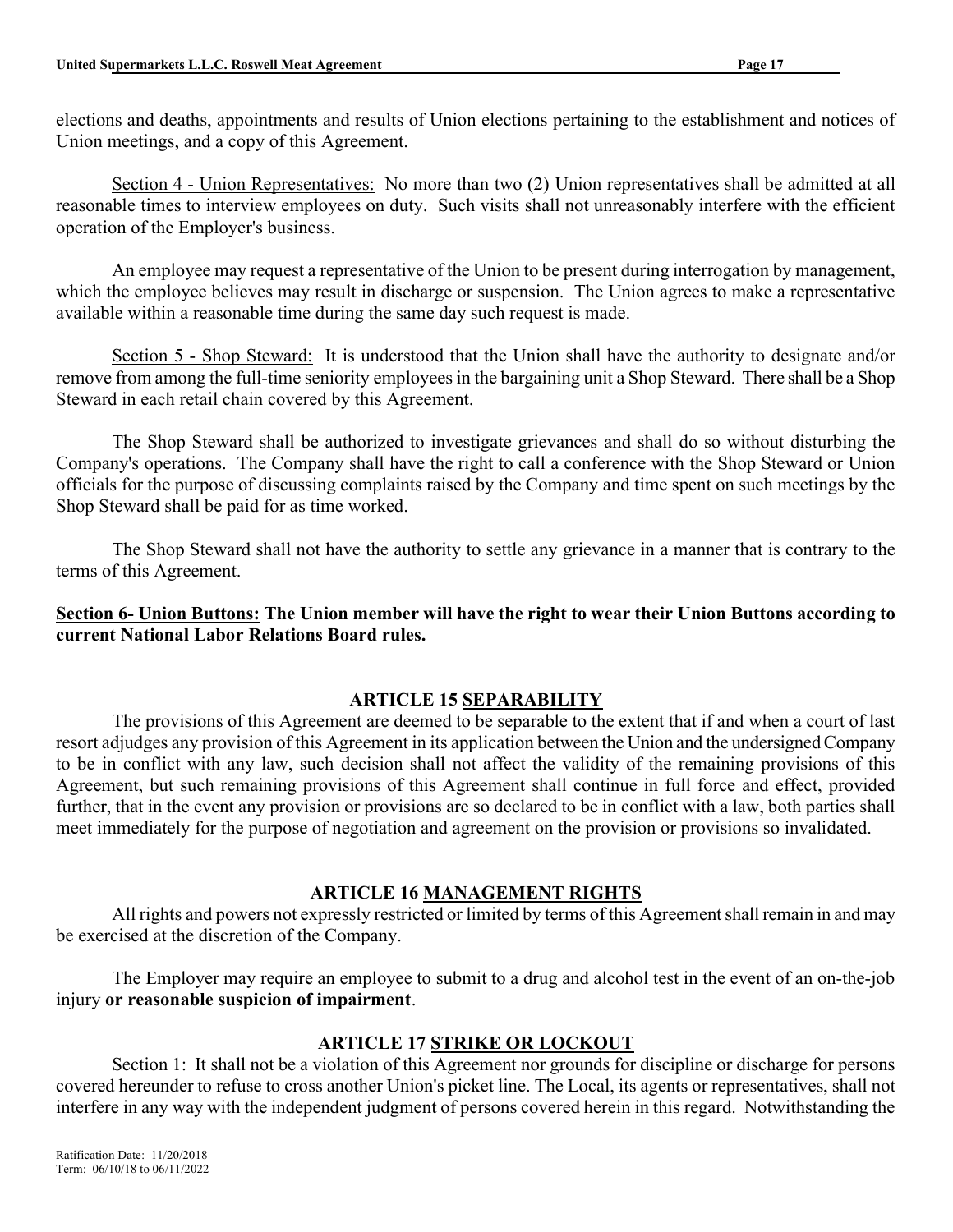foregoing, no employee shall refuse to cross another Union's picket line until the Employer has received 72 hours written notice thereof. The Local and the employees agree that during the life of this Agreement (excepting the Local when any other contract it may have with the Company in its Store or Stores has expired), or any extension thereof, there will be no strike, stoppage of work, harassment, slow-down, picketing, boycotting, or hand billing of the Company's premises or other forms of economic action.

Section 2: The Company agrees that it will not, during the term of this Agreement or any extension thereof, engage in a lockout.

## ARTICLE 18 MAINTENANCE OF STANDARDS

Employees enjoying wages, benefits or working conditions in excess of these stipulated herein, shall not receive a reduction during the lifetime of this Agreement, except in the case of reassignment to another classification in accordance with the seniority provisions of this Agreement; further, the provisions of the Article do not cover bonus pay for Head Meatcutters. Nothing above shall be construed to require maintaining any existing differentials of "red circle" rates, but only to preclude the reducing of existing rates and benefits.

## ARTICLE 19 HEALTH AND WELFARE

Section 1 - Trust Fund. Effective June 30, 2015, employees shall cease to participate in the New Mexico UFCW Unions and Employers Health and Welfare Trust Fund ("New Mexico Health Fund"). Effective July 1, 2015, the New Mexico Health Fund shall be merged with, and employees of the bargaining unit and their eligible dependents shall participate in, the United Food and Commercial Workers and Employers Arizona Health and Welfare Trust ("Arizona Health Fund") on the same basis in terms of Plan rules and regulations, eligibility for benefits, benefit designs and employee co-premiums as employees covered under the Arizona Safeway collective bargaining agreement.

The Trustees of the Arizona Health Fund shall establish separate accounting for the New Mexico group with the understanding that contributions from the New Mexico employers shall not be used to provide, or subsidize benefits for the Arizona group and that contributions from the Arizona Employers shall not be used to provide, or subsidize benefits for the New Mexico group. Administrative expenses shall be prorated between the groups as determined by the Trustees of the Fund.

Effective January 1, 2015, the New Mexico Plan A benefits shall be modified to the same benefits as Arizona Plan A, the New Mexico Plan B benefits shall be modified to the same benefit provisions as Arizona Plan B and the New Mexico Plan C benefits shall be modified to the same benefit provisions as Arizona Plan B1, except the coinsurance rates for participants who will be covered under Arizona plan A or B, shall continue to be equal to those co-insurance rates which applied to those participants under the New Mexico Health Fund until otherwise modified by the Trustees of the Arizona Health Fund. Further except, the short term disability benefit for the New Mexico group shall be the same provided under the New Mexico Health Fund. Additionally, effective January 1, 2015, the administration of the New Mexico Health Fund shall be switched to the same administrator handling the Arizona Health Fund.

It is further understood that as a condition of receiving the contributions provided below, the Trustees of the Plan will establish Plan(s) of benefits, which can be supported by the contributions provided herein and such Trustees shall have the authority to modify such benefits as they deem necessary to maintain the Plan in a fully reserved status.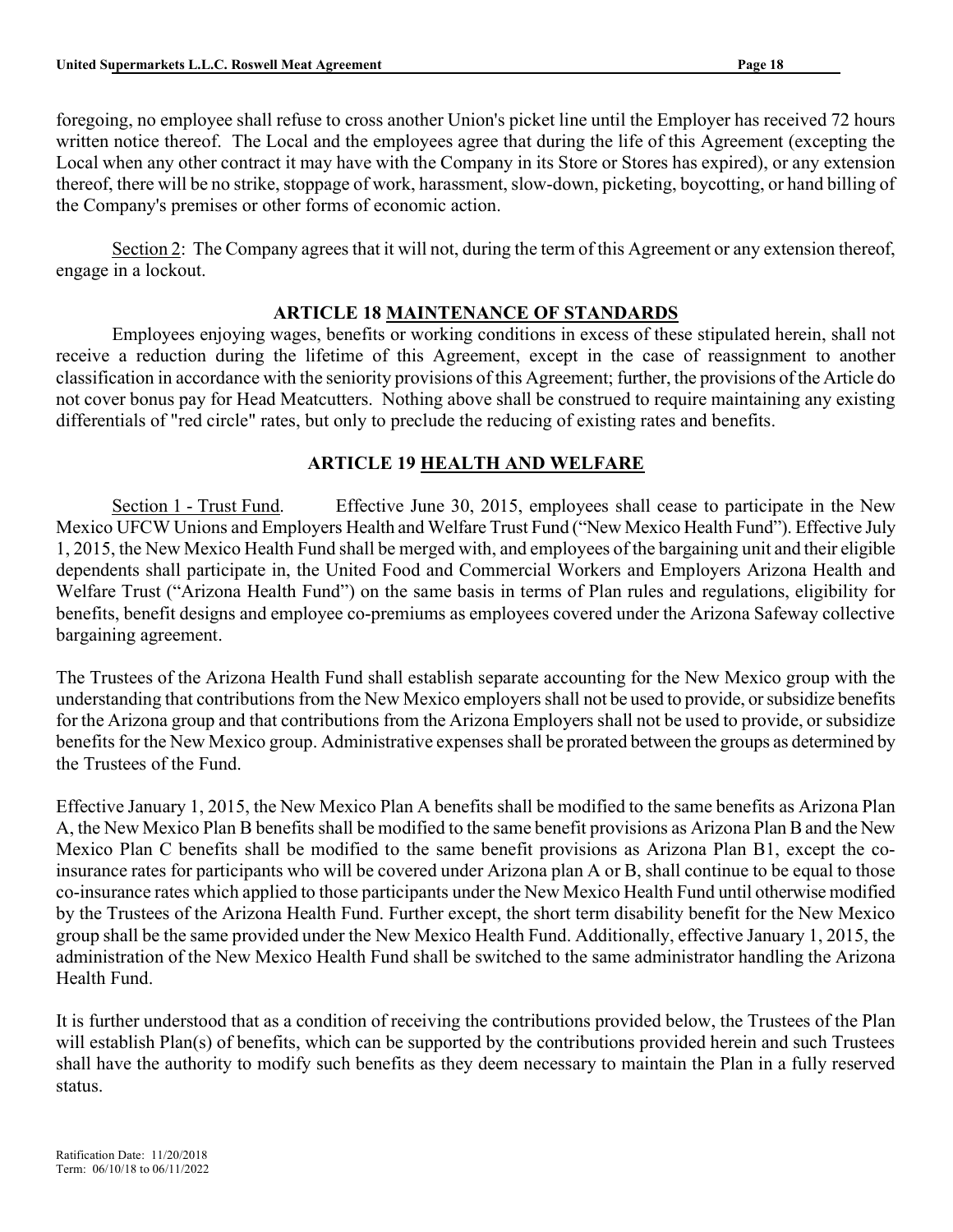Section 2 – Employer Contributions. The Employer shall continue to contribute to the New Mexico Fund the amounts described below each month by the twentieth (20th) day of the month for each of its eligible employees covered under Plan A, Plan B and Plan C but on the same eligibility basis as is required under the Arizona Safeway's collective bargaining agreement, except that such contributions shall continue to be made on a Per Employee Per Eligible (PEPM) basis. Employer Contributions will make contributions on all eligible employees, in all plans, regardless of opt out status. Upon merger, in the event Arizona Safeway increases, or decreases, its employer contribution rate into the Arizona Fund, then the employer contribution rates required under this agreement shall be increased, or decreased, by the same percentage and at the same time as the Fry's rates are increased, or decreased. Employee Contributions to be paid shall be the same as the Arizona Safeway.

Section 3 – Eligible Employees. Eligibility for coverage shall be as defined in the Arizona Safeway's collective bargaining agreement and by the Arizona Health Fund.

Section 4 – If legislation is enacted which affects Health and Welfare or related benefits, or costs of providing them, this Contract may be opened by either party upon thirty (30) days written notice to the other party for the purpose of negotiating the Section so affected only.

## ARTICLE 20 PENSIONS

Section 1: Effective April 1, 1990, the Company shall contribute the sum of one hundred nineteen dollars (\$119.00) per month per eligible employee to the United Food and Commercial Workers Union Industry Pension Plan by the twentieth (20th) of the month. Contributions shall be paid on account of work performed on and after the first (1st) day of the calendar month after such employee has been on the Company's payroll for thirty (30) calendar days and has averaged twenty-four (24) hours or more per week for at least four (4) consecutive weeks. Such contribution shall not be made on any month in which an employee fails to average twenty-four (24) hours or more per week for at least four (4) consecutive weeks. For all employees hired on or after June 4, 2006, eligibility shall be after 3 months not 30 days. Effective with all hours worked in October, 2010, increase contribution rate from one hundred nineteen dollars (\$119.00) to one hundred fifty-nine dollars (\$159.00) for employees hired before June 5, 2009. No change for employees hired after June 5, 2009.

## Effective with the hours worked in July, 2020, the Company shall increase the above contribution rates by five dollars (\$5.00) to one hundred sixty-four dollars (\$164.00) per month for all employees hired on or before June 5, 2009 and to one hundred twenty-four dollars (\$124.00) per month for employeeds hired after June 5, 2009.

Minimum Participation: Effective July 1, 2010, a monthly contribution of forty-eight dollars (\$48.00) will be made on behalf of employees who do not work sufficient hours to be considered an "eligible employee" (and therefore do not receive the contribution specified above), but who have been employed one (1) year, attained the age of 21, and worked eight hundred seventy (870) hours in a plan year.

Section 2: Contributions to the Pension Fund shall be discontinued as of the first (1st) of the month immediately following a layoff or leave of absence of thirty (30) calendar days or more. Contributions to the Pension Fund discontinued shall be resumed as of the first (1st) of the month following return from layoff or leave of absence.

Section 3: Contributions to the Pension Fund shall be continued under the following conditions:

(1) In case of non-work accident, one (1) month's contribution following the month in which the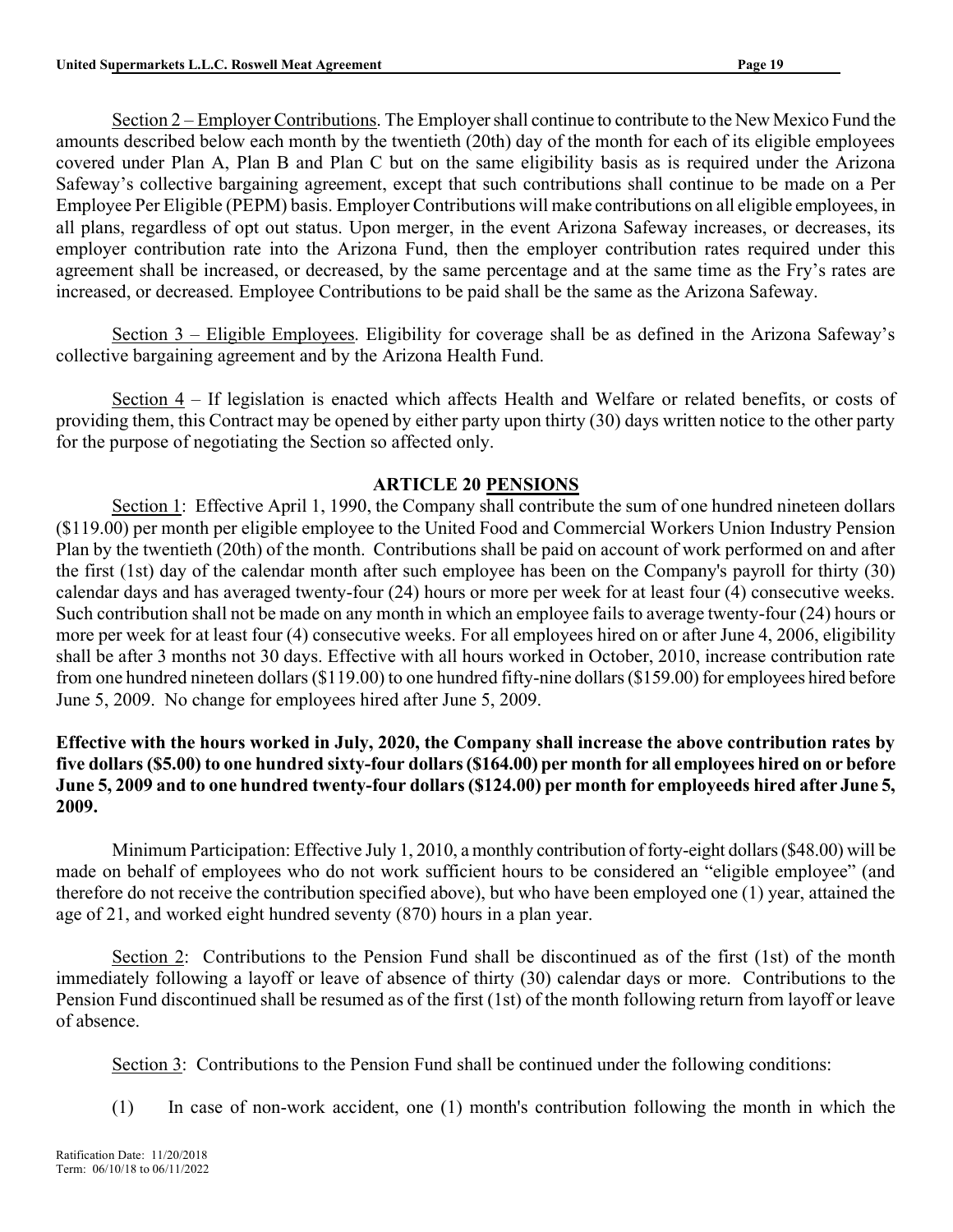employee incurred the accident.

- (2) In case of pregnancy, two (2) months contribution after the month in which the employee begins her pregnancy leave of absence.
- (3) In cases of illness, two (2) months contribution following the month in which the illness occurs.
- (4) In case of compensable injury, three (3) months contribution following the month in which the injury occurs.
- (5) The Company agrees to pay the contribution to the Pension Fund for eligible employees for one (1) month following termination of employment.

Section 4: Parties to this Agreement do hereby ratify and reaffirm all acts by the Trustees done pursuant to the Agreement and Declaration of Trust, as amended.

Section 5: The Company shall begin Pension contributions on new employees on the first (1st) day of the month immediately following completion of the employee's probationary period.

Section 6: The term "eligible employee" shall mean an employee who has worked an average of twenty-four (24) hours for a period of four (4) consecutive calendar weeks (96 hours).

## ARTICLE 21 NO DISCRIMINATION

Section 1: The Company and its representatives shall not discriminate against any employee on account of race, sex, creed, nationality, age, or on account of Union affiliation or on account of any legitimate Union activity. The Union, its officers, and members shall not intimidate or coerce employees into joining the Union, and shall not discriminate against any employee on account of race, sex, creed, nationality, age or on account of Union affiliations.

#### ARTICLE 22 STORE CLOSURE

In the event the Employer closes the majority of its stores in the Bargaining Unit, the Employer agrees to meet with the Union for the purpose of negotiating the severance of the employees thus affected.

#### **ARTICLE 23 TERM OF THIS AGREEMENT**

This Agreement shall be effective as of June 10, 2018 and shall remain in full force and effect until its expiration date June 11, 2022, and for a period of one (1) year thereafter unless either the Company or the Union desires changes in this Agreement at its expiration date; in which event, on or before sixty (60) days prior to the expiration date of this Agreement, or one (1) year renewal date, written notice outlining the changes desired shall be given by the party proposing the changes to the other party to this Agreement.

## BARGAINING NOTE

The parties agree that language proposed but not agreed to shall not be admissible in an arbitration or other legal proceeding as evidence of either parties' interpretation or position as to the meaning of the contract language.

Signed this day of 2020.

Ratification Date: 11/20/2018 Term: 06/10/18 to 06/11/2022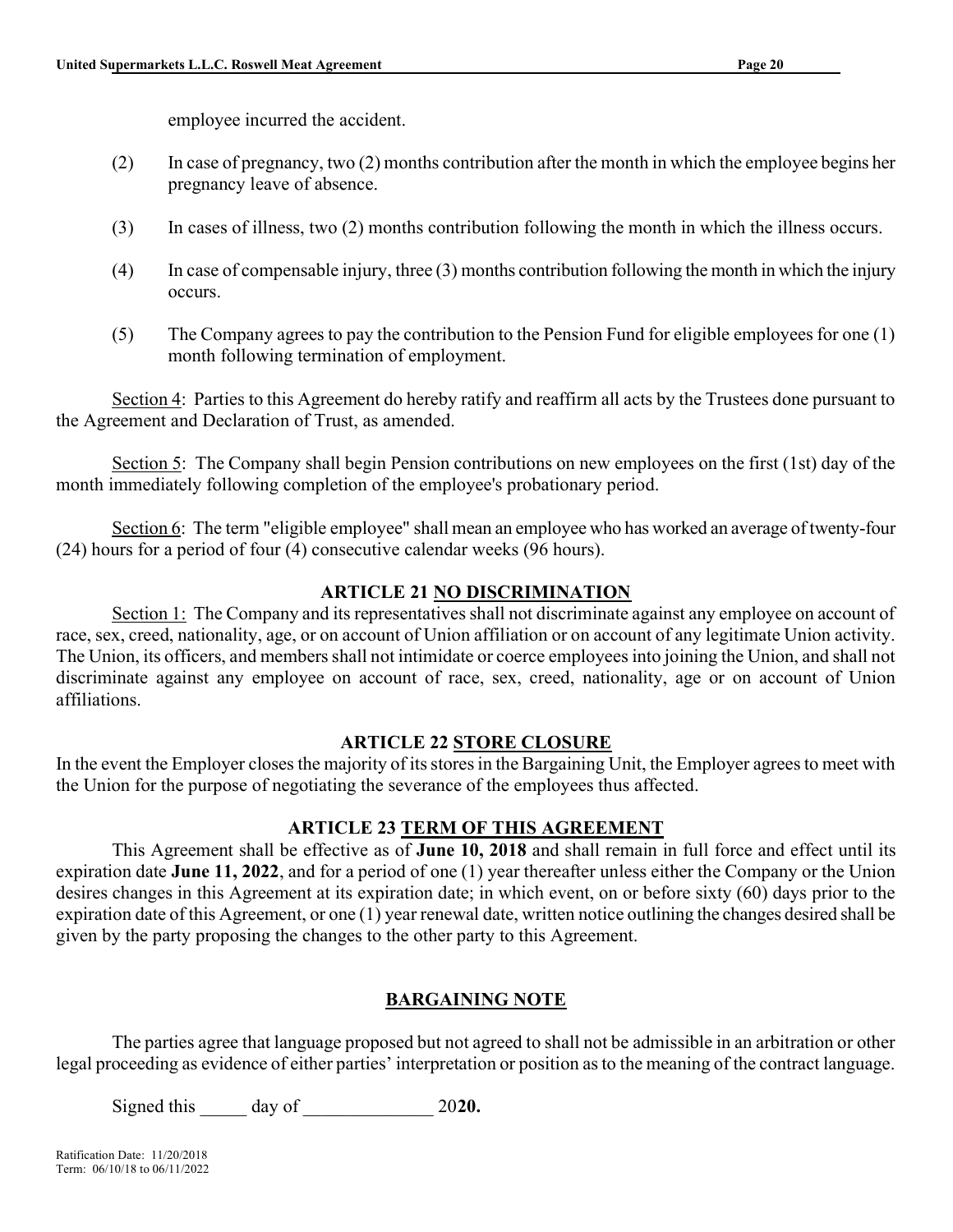# FOR THE COMPANY **FOR THE UNION**

ALBERTSON'S LLC United Food and Commercial Workers International Union, Local #1564

 $\mathbf{By:}$ 

 $\mathbf{By:}$ 

Danny Ma Vice President, Labor Relations  Greg Frazier President

## APPENDIX 'A' WAGE RATES AND CLASSIFICATIONS

|                                    | 6/4/17 | 6/10/2018      | 6/9/2019       | 1/1/2020 | 6/7/2020       | 1/1/2021 | 6/13/2021      | 1/1/2022        |
|------------------------------------|--------|----------------|----------------|----------|----------------|----------|----------------|-----------------|
| Store $#690$                       | **     | <b>RAISE</b>   | <b>RAISE</b>   | Minimum  | <b>RAISE</b>   | Minimum  | <b>RAISE</b>   | <b>Minimum</b>  |
|                                    |        | <b>JP Only</b> | <b>JP Only</b> | Wage     | <b>JP Only</b> | Wage     | <b>JP Only</b> | Wage            |
|                                    |        |                |                | Increase |                | Increase |                | <b>Increase</b> |
|                                    |        |                |                |          |                |          |                |                 |
| Meat Manager                       | 21.77  | 22.07          | 22.37          | 22.37    | 22.67          | 22.67    | 22.92          | 22.92           |
| Asst. Head                         | 20.51  | 20.81          | 21.11          | 21.11    | 21.41          | 21.41    | 21.66          | 21.66           |
| Meatcutter                         |        |                |                |          |                |          |                |                 |
| <b>Butcher Block</b><br>Supervisor | 13.97  | 14.27          | 14.57          | 14.57    | 14.87          | 14.87    | 15.12          | 15.12           |
|                                    |        |                |                |          |                |          |                |                 |
| Meatcutters                        |        |                |                |          |                |          |                |                 |
| 1st 6 months                       | 8.34   |                |                |          |                |          |                |                 |
| 2nd 6 months                       | 8.91   |                |                |          |                |          |                |                 |
| 3rd 6 months                       | 9.93   | 9.93           | 9.93           | 9.93     | 9.93           | 10.70    | 10.70          | 11.70           |
| 4th 6 months                       | 10.37  | 10.37          | 10.37          | 10.37    | 10.37          | 10.80    | 10.80          | 11.80           |
| 5th 6 months                       | 13.27  | 13.27          | 13.27          | 13.27    | 13.27          | 13.27    | 13.27          | 13.27           |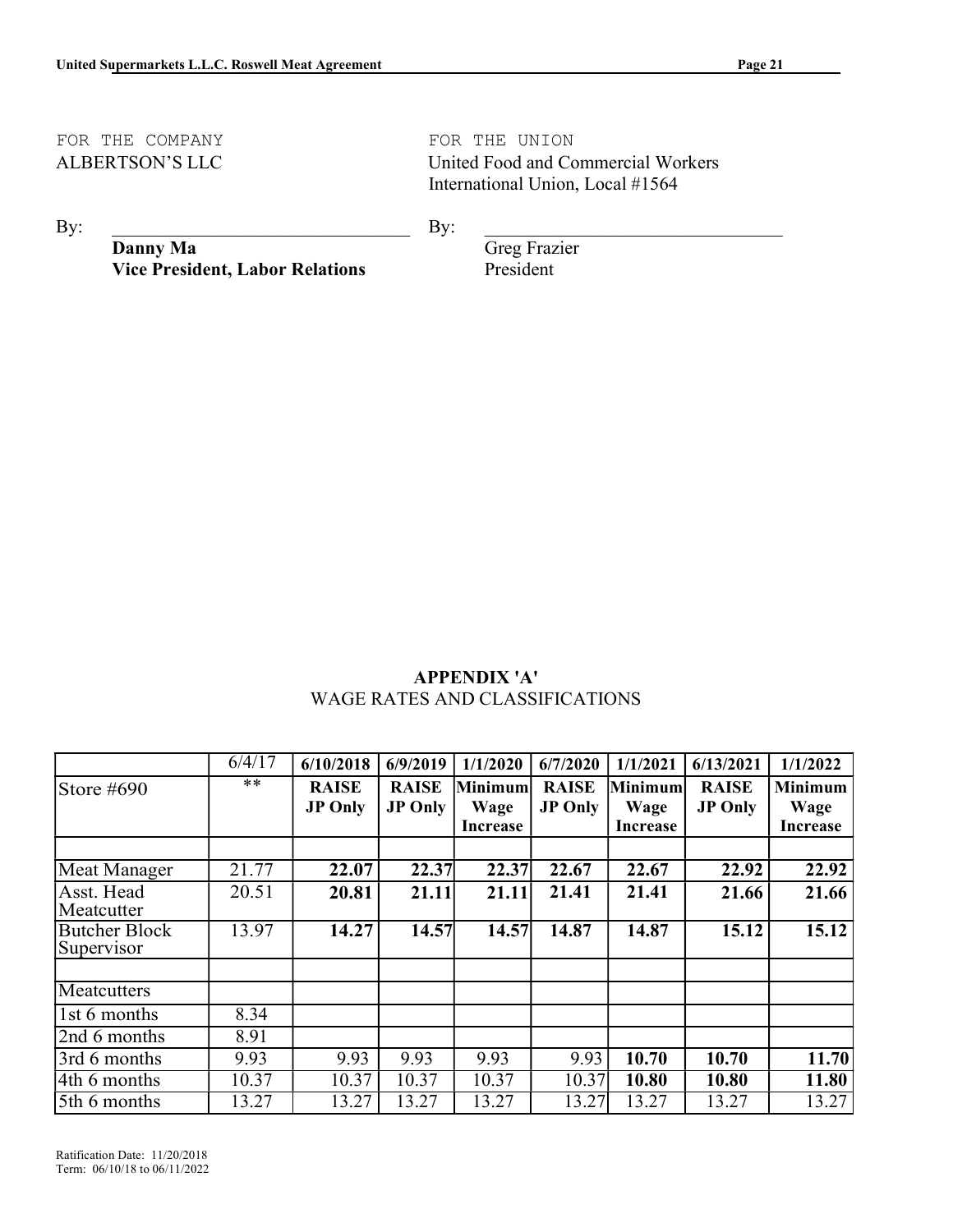| 6th 6 months                | 16.17 | 16.17 | 16.17 | 16.17 | 16.17 | 16.17 | 16.17 | 16.17 |
|-----------------------------|-------|-------|-------|-------|-------|-------|-------|-------|
| Journeyperson               | 20.31 | 20.61 | 20.91 | 20.91 | 21.21 | 21.21 | 21.46 | 21.46 |
|                             |       |       |       |       |       |       |       |       |
| Meatwrappers                |       |       |       |       |       |       |       |       |
| 1st 6 months                | 7.50  |       |       |       |       |       |       |       |
| 2nd 6 months                | 7.50  |       |       |       |       |       |       |       |
| 3rd 6 months                | 9.00  | 9.00  | 9.00  | 9.20  | 9.20  | 10.70 | 10.70 | 11.70 |
| 4th 6 months                | 10.63 | 10.63 | 10.63 | 10.63 | 10.63 | 10.80 | 10.80 | 11.80 |
| 5th 6 months                | 11.99 | 11.99 | 11.99 | 11.99 | 11.99 | 11.99 | 11.99 | 11.99 |
| 6th 6 months                | 13.47 | 13.47 | 13.47 | 13.47 | 13.47 | 13.47 | 13.47 | 13.47 |
| Journeyperson               | 17.16 | 17.46 | 17.76 | 17.76 | 18.06 | 18.06 | 18.31 | 18.31 |
|                             |       |       |       |       |       |       |       |       |
| Meat Stocker, Butcher Block |       |       |       |       |       |       |       |       |
| 1st 6 months                | 7.50  |       |       |       |       |       |       |       |
| 2nd 6 months                | 7.50  |       |       |       |       |       |       |       |
| 3rd 6 months                | 7.50  | 7.50  | 7.50  | 9.20  | 9.20  | 10.70 | 10.70 | 11.70 |
| 4th 6 months                | 7.82  | 7.82  | 7.82  | 9.30  | 9.30  | 10.80 | 10.80 | 11.80 |
| 5th 6 months                | 9.28  | 9.28  | 9.28  | 9.40  | 9.40  | 10.90 | 10.90 | 11.90 |
| 6th 6 months                | 9.97  | 9.97  | 9.97  | 9.97  | 9.97  | 11.00 | 11.00 | 12.00 |
| Journeyperson               | 13.70 | 14.00 | 14.30 | 14.30 | 14.60 | 14.60 | 14.85 | 14.85 |

New Hires - After May 31, 2003

|                                    | 6/4/17         | 6/10/2018      | 6/9/2019       | 1/1/2020        | 6/7/2020       | 1/1/2021        | 6/13/2021      | 1/1/2022        |
|------------------------------------|----------------|----------------|----------------|-----------------|----------------|-----------------|----------------|-----------------|
|                                    | $**$           | <b>RAISE</b>   | <b>RAISE</b>   | <b>Minimum</b>  | <b>RAISE</b>   | <b>Minimum</b>  | <b>RAISE</b>   | <b>Minimum</b>  |
|                                    |                | <b>JP Only</b> | <b>JP Only</b> | Wage            | <b>JP Only</b> | Wage            | <b>JP Only</b> | Wage            |
|                                    |                |                |                | <b>Increase</b> |                | <b>Increase</b> |                | <b>Increase</b> |
| Meat Manager                       | 21.77<br>$**$  | 22.07          | 22.37          | 22.37           | 22.67          | 22.37           | 22.92          | 22.37           |
| Asst. Head<br>Meatcutter           | 20.51<br>$**$  | 20.81          | 21.11          | 21.11           | 21.41          | 21.11           | 21.66          | 21.11           |
| <b>Butcher Block</b><br>Supervisor | 13.97<br>$***$ | 14.27          | 14.57          | 14.57           | 14.87          | 14.57           | 15.12          | 14.57           |
|                                    |                |                |                |                 |                |                 |                |                 |
| <b>Meat Cutters</b>                |                |                |                |                 |                |                 |                |                 |
| $0-1040$ hours                     | 8.12           |                |                |                 |                |                 |                |                 |
| 1041-2080 hours                    | 8.40           |                |                |                 |                |                 |                |                 |
| 2081-3120 hours                    | 9.00           | 9.00           | 9.00           | 9.20            | 9.20           | 10.70           | 10.70          | 11.70           |
| 3121-4160 hours                    | 9.55           | 9.55           | 9.55           | 9.55            | 9.55           | 10.80           | 10.80          | 11.80           |
| 4161-5200 hours                    | 10.40          | 10.40          | 10.40          | 10.40           | 10.40          | 10.90           | 10.90          | 11.90           |
| $\overline{5201-6240}$ hours       | 11.42          | 11.42          | 11.42          | 11.42           | 11.42          | 11.42           | 11.42          | 12.00           |
| 6241-7280 hours                    | 15.73          | 15.73          | 15.73          | 15.73           | 15.73          | 15.73           | 15.73          | 15.73           |
| 7281-8320 hours                    | 16.24          | 16.24          | 16.24          | 16.24           | 16.24          | 16.24           | 16.24          | 16.24           |
| Journeyperson                      | 18.50          | 18.80          | 19.10          | 19.10           | 19.40          | 19.40           | 19.65          | 19.65           |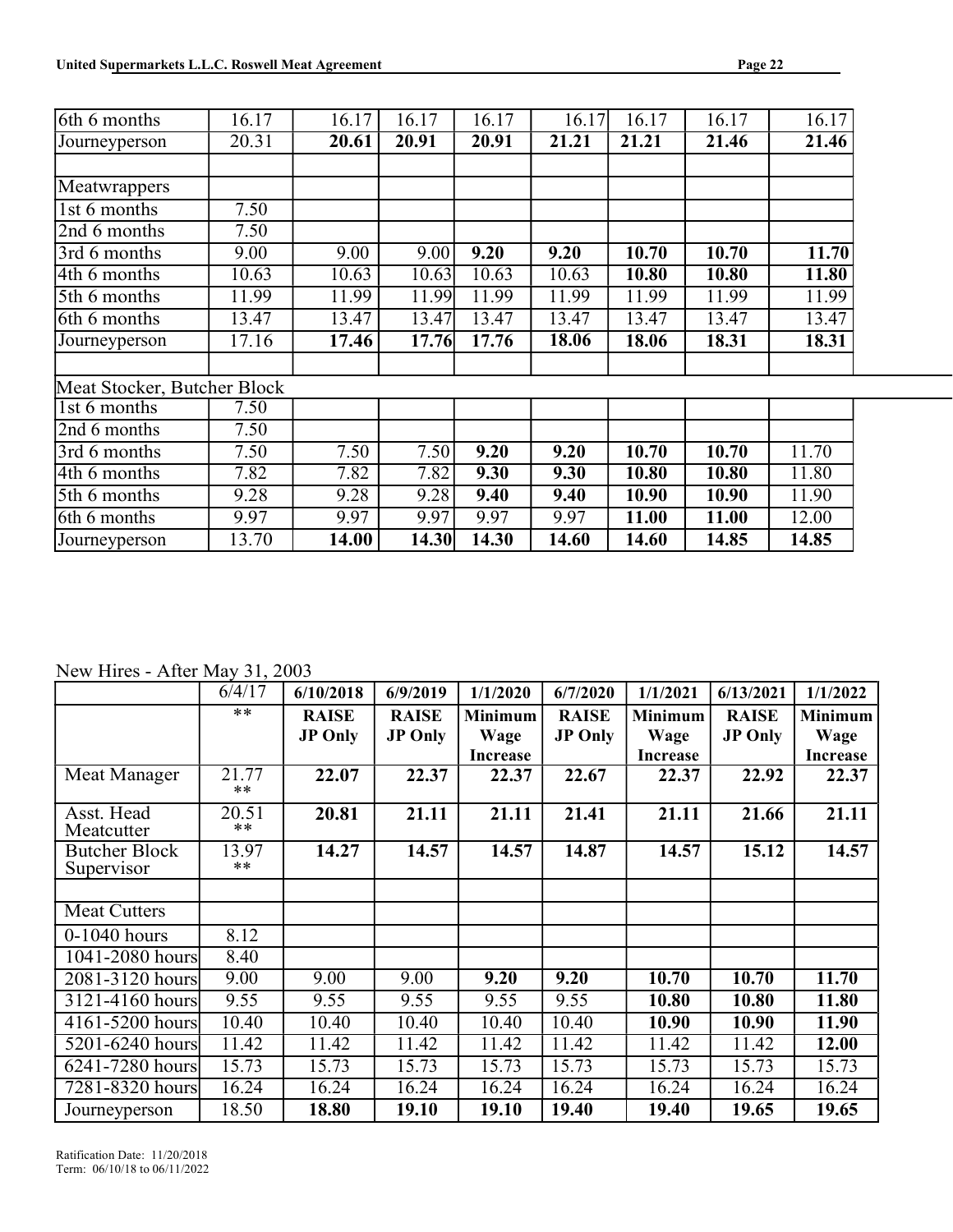| Meat Wrappers                         |       |       |       |                    |       |       |       |       |
|---------------------------------------|-------|-------|-------|--------------------|-------|-------|-------|-------|
| 0-1040 hours                          | 7.50  |       |       |                    |       |       |       |       |
| 1041-2080 hours                       | 7.50  |       |       |                    |       |       |       |       |
| 2081-3120 hours                       | 8.40  | 8.40  | 8.40  | 9.20               | 9.20  | 10.70 | 10.70 | 11.70 |
| 3121-4160 hours                       | 10.00 | 10.00 | 10.00 | 10.00              | 10.00 | 10.80 | 10.80 | 11.80 |
| 4161-5200 hours                       | 11.00 | 11.00 | 11.00 | $11.0\overline{0}$ | 11.00 | 11.00 | 11.00 | 11.90 |
| 5201-6240 hours                       | 12.60 | 12.60 | 12.60 | 12.60              | 12.60 | 12.60 | 12.60 | 12.60 |
| 6241-7280 hours                       | 13.90 | 13.90 | 13.90 | 13.90              | 13.90 | 13.90 | 13.90 | 13.90 |
| 7281-8320 hours                       | 14.25 | 14.25 | 14.25 | 14.25              | 14.25 | 14.25 | 14.25 | 14.25 |
| Journeyperson                         | 15.95 | 16.25 | 16.55 | 16.55              | 16.85 | 16.85 | 17.10 | 17.10 |
|                                       |       |       |       |                    |       |       |       |       |
| Meat Stocker,<br><b>Butcher Block</b> |       |       |       |                    |       |       |       |       |
| $0-1040$ hours                        | 7.50  |       |       |                    |       |       |       |       |
| 1041-2080 hours                       | 7.50  |       |       |                    |       |       |       |       |
| 2081-3120 hours                       | 7.50  | 7.50  | 7.50  | 9.20               | 9.20  | 10.70 | 10.70 | 11.70 |
| 3121-4160 hours                       | 7.50  | 7.50  | 7.50  | 9.30               | 9.30  | 10.80 | 10.80 | 11.80 |
| 4161-5200 hours                       | 8.34  | 8.34  | 8.34  | 9.40               | 9.40  | 10.90 | 10.90 | 11.90 |
| 5201-6240 hours                       | 9.51  | 9.51  | 9.51  | 9.51               | 9.51  | 11.00 | 11.00 | 12.00 |
| 6241-7280 hours                       | 10.23 | 10.23 | 10.23 | 10.23              | 10.23 | 11.10 | 11.10 | 12.10 |
| 7281-8320 hours                       | 10.74 | 10.74 | 10.74 | 10.74              | 10.74 | 11.20 | 11.20 | 12.20 |
| Journeyperson                         | 12.35 | 12.65 | 12.95 | 12.95              | 13.25 | 13.25 | 13.50 | 13.50 |

New Hires – Hired After June 4, 2006

|                                                           | 6/4/17 | 6/10/2018                      | 6/9/2019                       | 1/1/2020               | 6/7/2020                       | 1/1/2021                | 6/13/2021                      | 1/1/2022               |
|-----------------------------------------------------------|--------|--------------------------------|--------------------------------|------------------------|--------------------------------|-------------------------|--------------------------------|------------------------|
|                                                           | $***$  | <b>RAISE</b><br><b>JP Only</b> | <b>RAISE</b><br><b>JP Only</b> | <b>Minimum</b><br>Wage | <b>RAISE</b><br><b>JP Only</b> | <b>Minimu</b><br>m Wage | <b>RAISE</b><br><b>JP Only</b> | <b>Minimum</b><br>Wage |
|                                                           |        |                                |                                | <b>Increase</b>        |                                | <b>Increase</b>         |                                | <b>Increase</b>        |
| <b>Meat Cutters</b>                                       |        |                                |                                |                        |                                |                         |                                |                        |
| Step 1 (2000)<br>Hours Worked)                            |        |                                |                                |                        |                                |                         |                                |                        |
| $\overline{\text{Step 2}}$ (next<br>2000 Hours<br>Worked) |        |                                |                                |                        |                                |                         |                                |                        |
| Step $3$ (next 2000)<br>Hours Worked)                     | 11.00  | 11.00                          | 11.00                          | 11.00                  | 11.00                          | 11.00                   | 11.00                          | 11.00                  |
| Step 4 (next $2000$ )<br>Hours Worked)                    | 12.00  | 12.00                          | 12.00                          | 12.00                  | 12.00                          | 12.00                   | 12.00                          | 12.00                  |
| $Step 5$ (next<br>2000 Hours<br>Worked)                   | 13.00  | 13.00                          | 13.00                          | 13.00                  | 13.00                          | 13.00                   | 13.00                          | 13.00                  |
| Journeyperson                                             | 14.95  | 15.25                          | 15.55                          | 15.55                  | 15.85                          | 15.85                   | 16.10                          | 16.10                  |
| Meat Wrappers, Butcher<br>Block, Meat Deli                |        |                                |                                |                        |                                |                         |                                |                        |
| Step 1 (1040)<br>Hours Worked)                            |        |                                |                                |                        |                                |                         |                                |                        |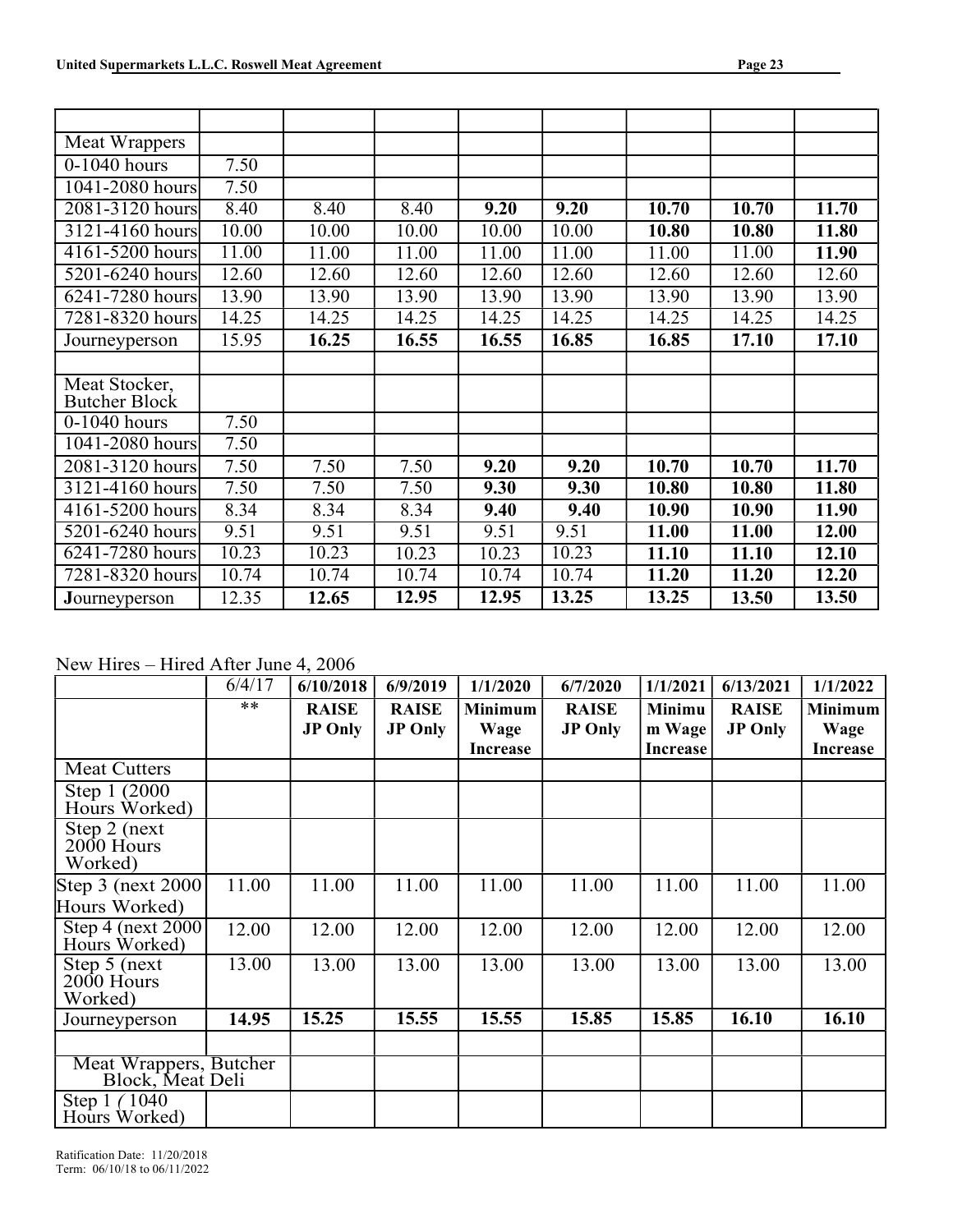| Step 2 (next)<br>1040 Hours             |       |       |       |       |       |       |       |       |
|-----------------------------------------|-------|-------|-------|-------|-------|-------|-------|-------|
| Worked)                                 |       |       |       |       |       |       |       |       |
| Step 3 (next)                           | 7.50  | 7.50  | 7.50  | 9.20  | 9.20  | 10.70 | 10.70 | 11.70 |
| 1040 Hours                              |       |       |       |       |       |       |       |       |
| Worked)                                 |       |       |       |       |       |       |       |       |
| Step 4 (next<br>$1040$ Hours<br>Worked) | 7.50  | 7.50  | 7.50  | 9.30  | 9.30  | 10.80 | 10.80 | 11.80 |
| Step 5 (next<br>$1040$ Hours<br>Worked) | 7.75  | 7.75  | 7.75  | 9.40  | 9.40  | 10.90 | 10.90 | 11.90 |
| Step 6 (next                            | 8.25  | 8.25  | 8.25  | 9.50  | 9.50  | 11.00 | 11.00 | 12.00 |
| 1200 Hours                              |       |       |       |       |       |       |       |       |
| Worked)                                 |       |       |       |       |       |       |       |       |
| Step 7 (next<br>$1200$ Hours<br>Worked) | 8.75  | 8.75  | 8.75  | 9.60  | 9.60  | 11.10 | 11.10 | 12.10 |
| Step 8 (next                            | 9.25  | 9.25  | 9.25  | 9.70  | 9.70  | 11.20 | 11.20 | 12.20 |
| 1200 Hours                              |       |       |       |       |       |       |       |       |
| Worked)                                 |       |       |       |       |       |       |       |       |
| Step 9 (next)<br>1200 Hours<br>Worked)  | 9.75  | 9.75  | 9.75  | 9.80  | 9.80  | 11.30 | 11.30 | 12.30 |
| Step 10 (next                           | 10.00 | 10.00 | 10.00 | 10.00 | 10.00 | 11.40 | 11.40 | 12.40 |
| 1200 Hours                              |       |       |       |       |       |       |       |       |
| Worked)                                 |       |       |       |       |       |       |       |       |
| Journeyperson                           | 11.45 | 11.75 | 12.05 | 12.05 | 12.35 | 12.35 | 12.60 | 12.60 |

## "Living Wage" Ordinances

Any employee earning more than their scheduled rate of pay on account of any "living wage" ordinance or similar local or state minimum wage is ineligible for the Lump Sum Bonus.

In the event of a "living wage" ordinance or similar local or state minimum wage with higher wages than contractual rates, the wage rates will be modified as required by law, but the hours and steps as required in the wage scales will remain the same.

Red-circled employees' wages will be frozen until the contractual wage rate matches or surpasses the rate of the redcircled employees.

In the event of future minimum wage increase after ratification of the 2018-2022 agreement, the first step for the effected classification will be set at least 20¢ above the new minimum wage and each step thereafter will be at a rate that is at least 10¢ higher than the previous progression step.

Wage Adjustments: Employees who are promoted or changed in classification to a classification that has a higher wage rate will be slotted into the new wage rate at no less than one step below the step the employee currently earning. They may then be held in that step up to one year.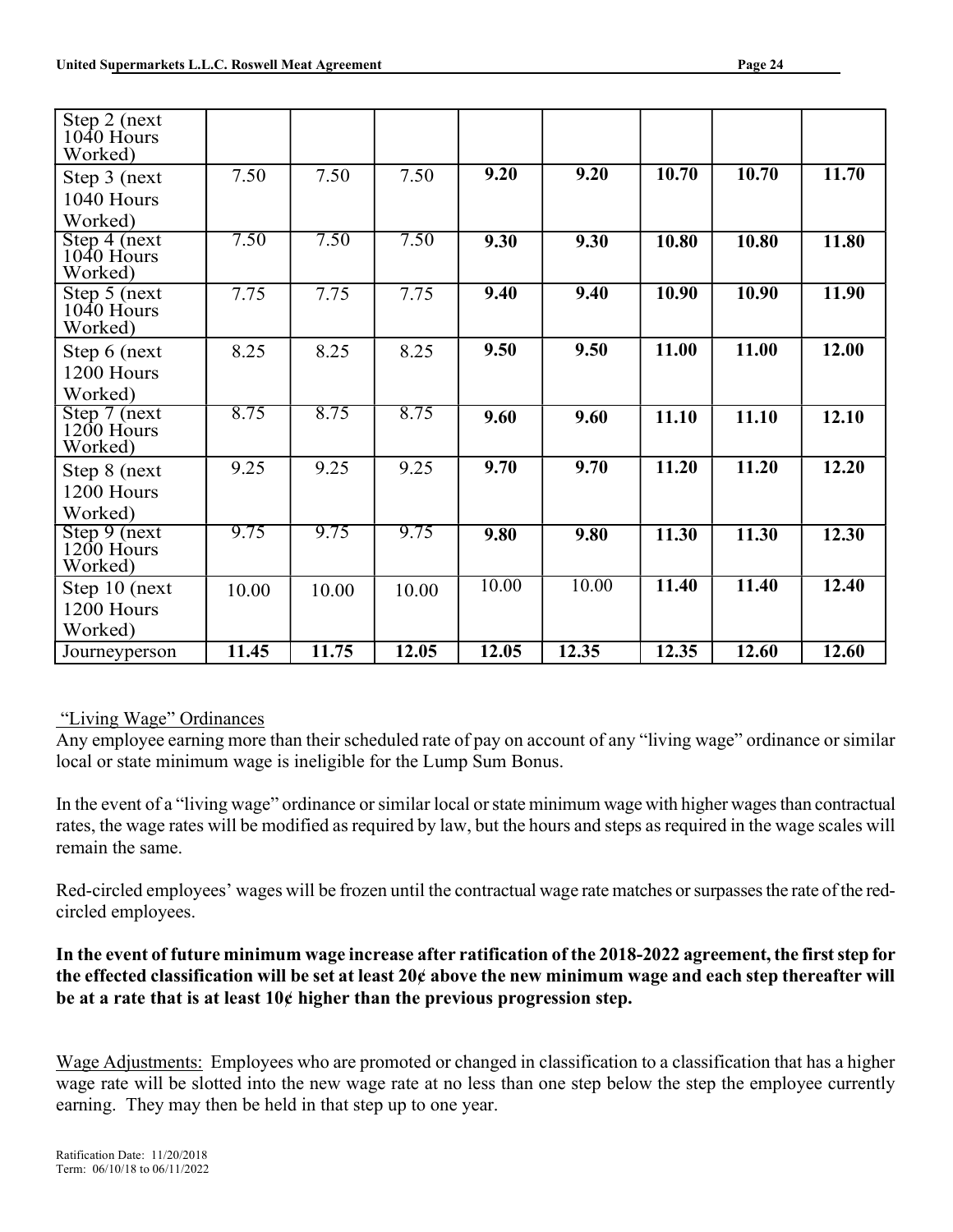## EXHIBIT 1 - CURRENT PRACTICE FOR SELECTION OF ARBITRATORS

Instead of requesting panels of seven arbitrators from the Federal Mediation and Conciliation Service, the Company and the Union jointly have created a pool of forty arbitrators from which they generate panels of seven. Each arbitrator in the pool has been assigned a corresponding number from 1 to 40. The pool of 40 represents 20 different arbitrators selected by the Company and 20 different arbitrators selected by the Union. Both the Company and the Union reserve the right to replace one or more of their 20 different selected arbitrators at any time prior to the generation of a panel for a specific grievance. To be eligible, arbitrators must be labor arbitrators who maintain an office in Colorado, Oklahoma, Texas, New Mexico, Arizona, Utah, Nevada, or California.

 Because of this change in the selection process, the Union does not request a panel from the Federal Mediation and Conciliation Service when it desires to arbitrate a grievance. It makes that request of the Company. For each such grievance the Company and the Union then generate a panel of seven arbitrators from the pool of 40 by meeting at the offices of the Company's counsel to run a random number generator program. That program randomly selects seven numbers from 1 through 40. By matching those numbers to the numbers assigned to the arbitrators, the panel members for each grievance are identified.

Except for this panel generation methods, the grievance procedures and deadlines remain the same as in the collective bargaining agreement.

## ROSWELL, NEW MEXICO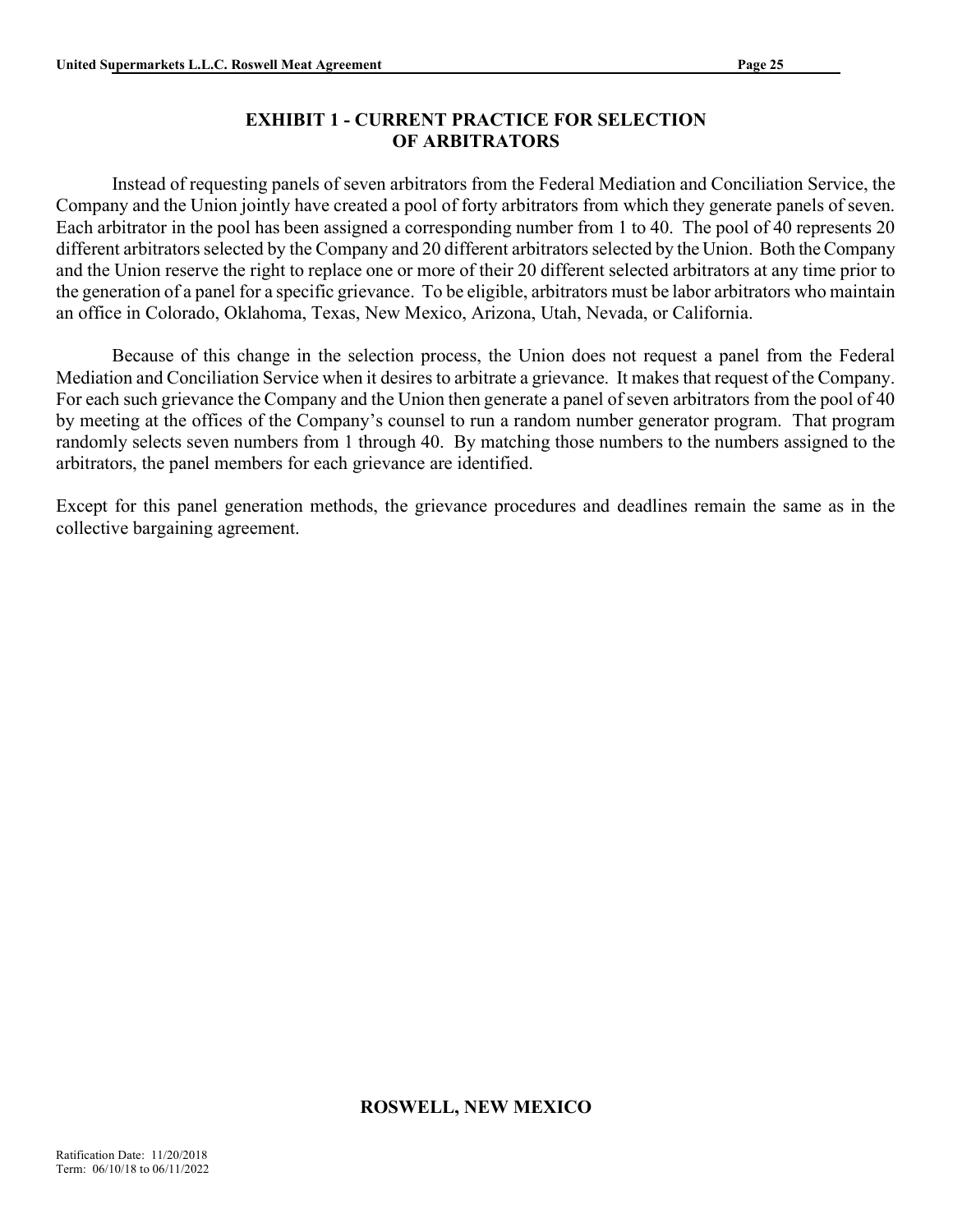## MEATCUTTERSAGREEMENT LETTER OF UNDERSTANDING

Section 1: It is understood and agreed the last sentence of Article 1, Section 2 will be construed in light of the Memorandum Agreement attached hereto, thus applying only to items stocked in the meat cases in the Meat Department.

Section 2: Article 1, Section 4 - Check-off, 2<sup>nd</sup> paragraph will be construed insofar as United Supermarkets, L.L.C. is concerned so as to require deductions only from the paycheck for the first pay period of each month and without the requirement of carrying forward shortages to be paid in the next month.

Section 3: It is understood United Supermarkets, L.L.C. will not require an employee represented by your Union to take a polygraph examination as a condition of continued employment.

Section 4: Article 9, Section 1Seniority - This Section will be construed to provide that a probationary employee can be terminated for any reason during such sixty (60) day probationary period.

Section 5: Article 25 - It is agreed this Article will not be construed to require maintaining of any existing differentials "red circle" rates, but only to preclude the reducing of existing rates and benefits.

Section 6: There were other interpretations of language agreed to in the negotiations and set forth in the bargaining notes, but not specified herein.

Section 7: It is the mutual understanding of the Union and the Company that bargaining unit work as it directs itself toward the stocking of meat cases shall be interpreted to mean:

That suppliers and salesmen shall not be permitted to stock or price items in the meat cases; however, such suppliers or salesmen may participate when the deli section is being re-merchandised and may also rotate and pull outdated and spoiled product.

That in scheduling the Employer shall anticipate in good faith the persons necessary to adequately stock meat cases for anticipated business.

That if, however, unexpected business reduces the inventory in the meat cases below normal and there is no meat employee available to restock from already wrapped and prepared inventory, then the Employer can stock such merchandise with supervisors instead of exercising a less than four (4) hour call-in.

Section 8: It is agreed between the parties all EEOC problems concerning EEOC, the parties will meet at once in order to resolve the problems.

Section 9: It is agreed between United Supermarkets, L.L.C. and Local Union No. 1564, as follows:

Section 10: In interpreting the Collective Bargaining Agreement, it is agreed that the Company may ask employees to work over their regular work shift and in such instances such work shall be paid for at their basic straight-time rate of pay, without penalty to the Employer as long as such hours do not exceed forty (40) hours per week or eight (8) hours in a day.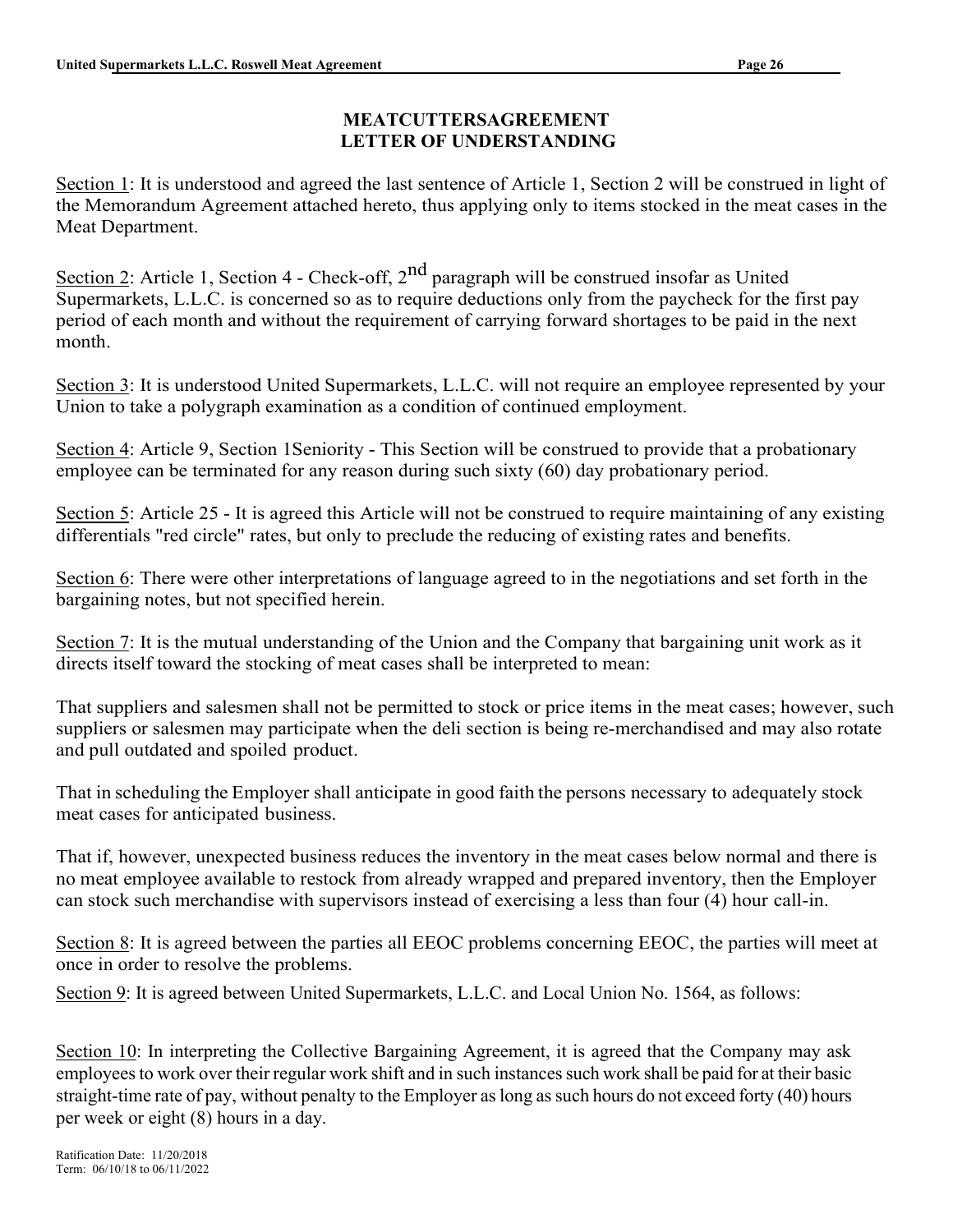Section 11: The Employer agrees, where possible, to call-in employees by seniority and classification.

Section 12: It is agreed by the Parties that work in the Meat market of slicing, grinding, sawing and cutting of the product sold in the Butcher Block Department will be performed by employees paid appropriate Meat Department rates except for incidental work performed on product at the request of the customer.

Section 13: It is agreed between the Parties that the Company will be free to transfer employees in the Butcher Block Clerk or Meat Clerk classification into Meatwrapper or Meatcutter jobs.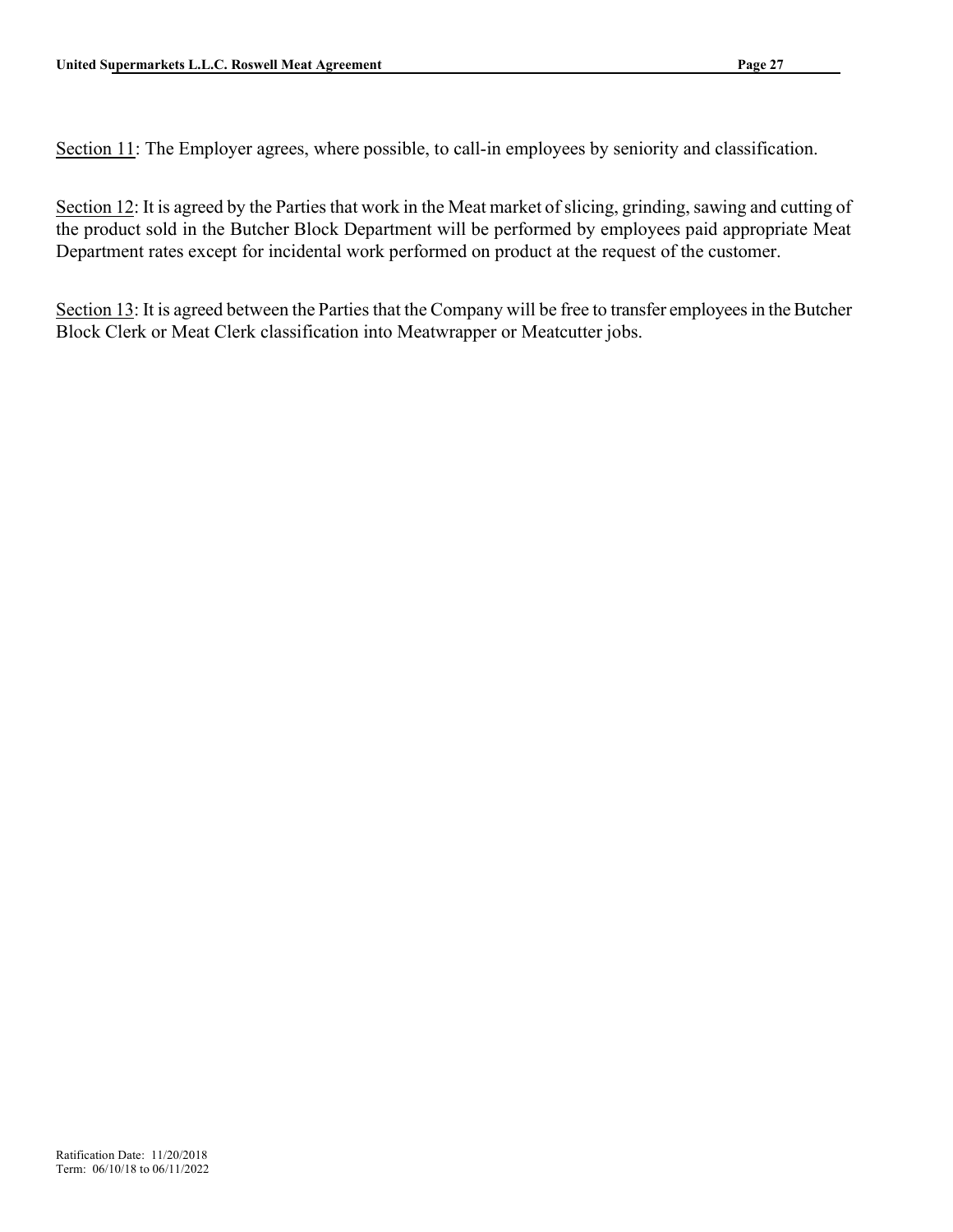## LETTER OF UNDERSTANDING – POLITICAL CHECKOFF

Albertson's ("Employer") agrees to deduct uniform political contributions on a monthly basis from the net wages due an employee each month of each employee covered by this collective bargaining agreement who has provided Albertson's with a voluntary individual written authorization to make such deductions on a form that has been mutually agreed upon by Albertson's and UFCW Local 1564 (Union). The Union agrees to indemnify and hold the Employer fully harmless for any liability that arises out of or by reason of any action taken by the Employer in accordance with this Letter of Understanding. The deduction shall be expressly limited to political contributions only and the Employer shall have no obligation whatsoever to make deductions for any purpose other than dues deductions in accordance with Article 1, Recognition, of the collective bargaining agreement effective June 2003 to June 1, 2006.

Employer shall be notified of the amounts designated by each contributing employee that are to be deducted from his/her paycheck on a monthly basis for all weeks worked. The phrase "weeks worked" excludes any week other than a week in which the employee earned a wage. The Employer shall transmit to the Union, on a monthly basis, in one check, the total amount deducted along with the name of each employee on whose behalf a deduction is made. The Employer shall have no responsibility for the application of the amounts transmitted in accordance with this paragraph.

No deductions will be made from the wages of any such employee until the Employer has received a signed copy of a voluntary written authorization to make such deductions with such authorization to be received by the Employer no later than the first day of the month in which the deductions are to commence in order to be deducted for that month.

Authorization for such deduction is to be entirely voluntary on the part of each such individual employee. Any such employee may revoke his individual voluntary authorization upon giving thirty (30) days' written notice to the Employer and the Union.

IN WITNESS WHEREOF, the parties named have signed their names and affixed the signature of their authorized representative on this day of 2020.

FOR THE COMPANY FOR THE UNION

ALBERTSON'S LLC United Food and Commercial Workers International Union, Local #1564

 $\mathbf{By:}$ 

Danny Ma Vice President, Labor Relations  $\mathbf{By:}$ 

 Greg Frazier President